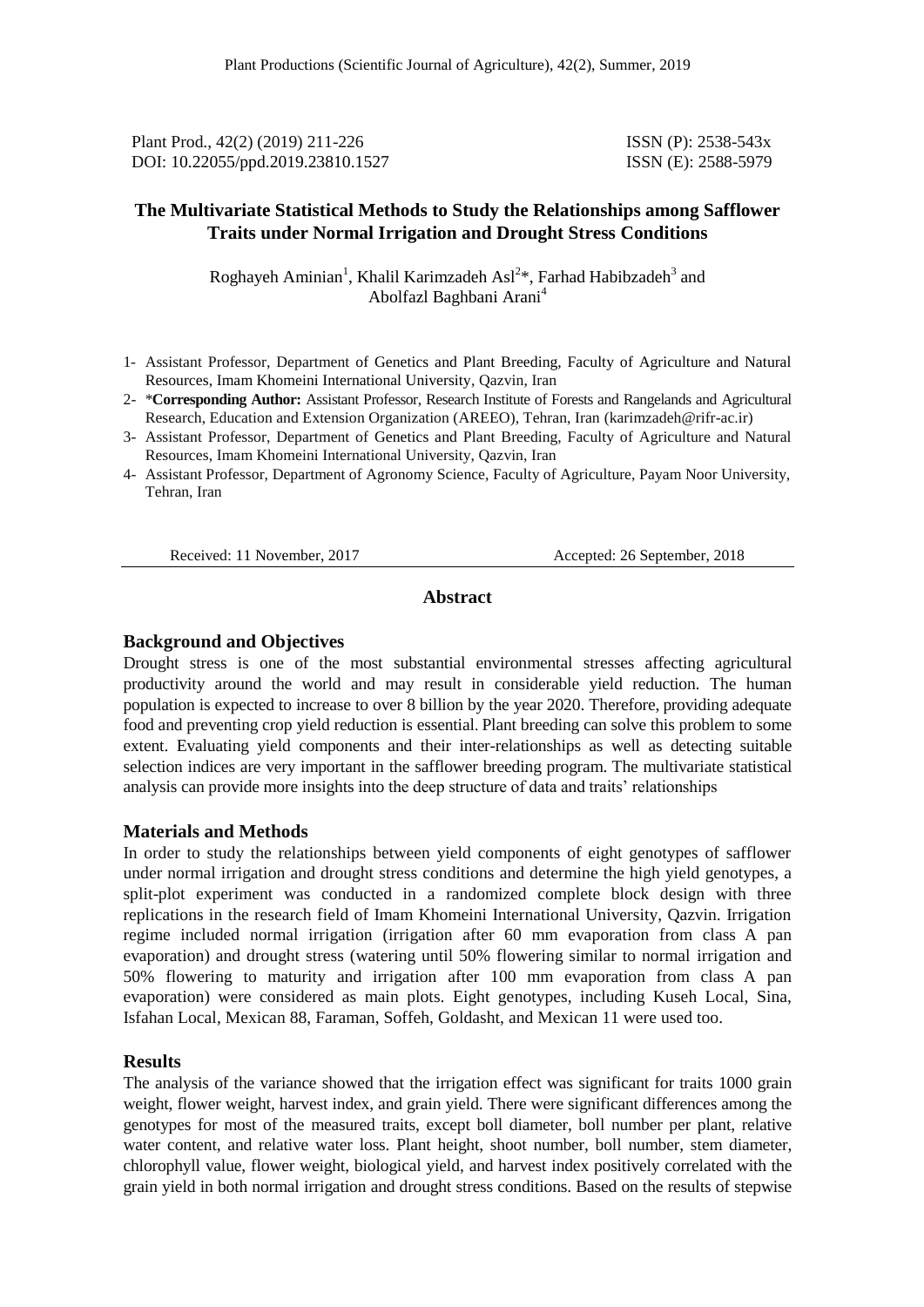regression and path analysis, biological yield and harvest index in both normal irrigation and drought stress conditions had the greatest effect on grain yield. Due to the high correlation between yield and harvest index and biological yield under stress conditions, the selection of varieties with high harvest index and biological yield can be very effective in achieving maximum yield under stress conditions. Factor analysis revealed that 4 factors accounted for approximately 82% variance changes in both normal irrigation and drought stress conditions. These factors were called yield, seed, boll size, and leaf water, respectively under normal irrigation, and plant vigor, yield, seed, boll size, and leaf water, respectively under drought stress conditions. Based on the seed yield factor and the biplot display, Faraman, Mahali Isfahan, Sina, and Mahali Kuseh were determined as high yield genotypes both in normal and drought stress conditions.

#### **Discussion**

Grain yield is a quantitative trait with a low broad sense heritability. Therefore, identifying the traits correlated with grain yield is a suitable strategy for the improvement and the indirect selection of grain yield. Stepwise regression and path analysis are efficient and useful statistical approaches for reaching the above aim. According to the results, the traits of the harvest index and biomass were recognized as the best suitable traits for indirect grain yield selection under normal and drought stress conditions.

**Keywords:** Biplot display, Factor analysis, Moisture stress, Path analysis, Stepwise regression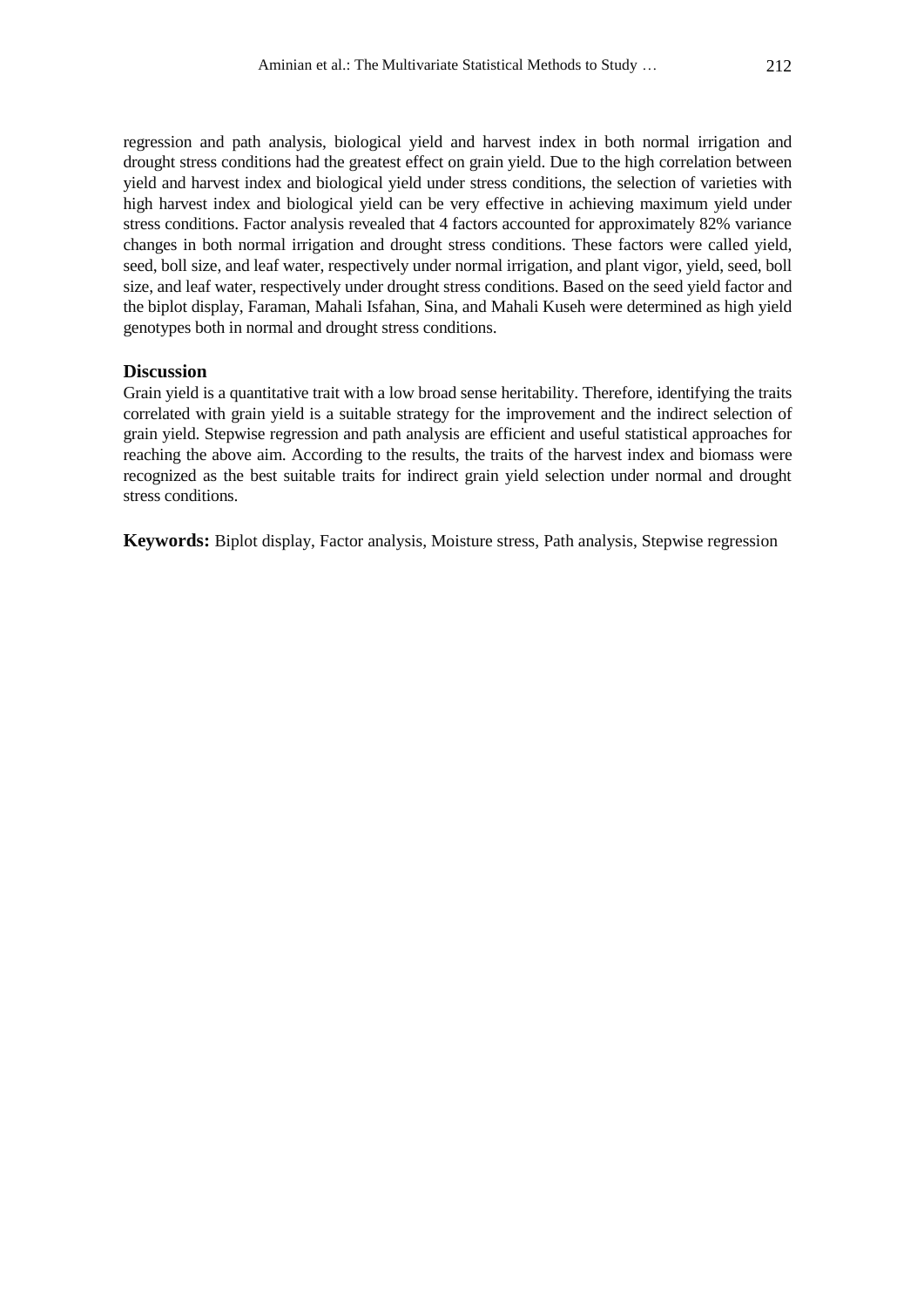# **روشهای آماری چندمتغیره جهت مطالعه روابط بین صفات گلرنگ در شرایط آبیاری** معمولی و تنش خش*ک*ی

رقیه امینیان<sup>י</sup>، خلیل کریمزاده اصل<sup>۲</sup>\*، فرهاد حبیبزاده<sup>۳</sup> و ابوالفضل باغبانی آرانی<sup>۲</sup>

-1 استادیار، گروه زنتیک و بهنژادی گیاهی، دانشکده کشاورزی و منابع طبیعی، دانشگاه بینالمللی امام خمینی )ره(، قزوین، ایران -4**\*نویسندهمسئول:**استادیار، مؤسسه تحقیقات جنگلها و مراتع کشور، سازمان تحقیقات، آموزش و ترویج کشاورزی، تهران، ایران  $(karimzadeh@rifr-ac.ir)$  $(karimzadeh@rifr-ac.ir)$  $(karimzadeh@rifr-ac.ir)$ 

-2 استادیار، گروه زنتیک و بهنژادی گیاهی، دانشکده کشاورزی و منابع طبیعی، دانشگاه بینالمللی امام خمینی )ره(، قزوین، ایران -2 استادیار، گروه علوم کشاورزی، دانشگاه پیامنور، تهران، ایران

تاریخ دریافت: 1281/29/42 تاریخ پذیرش: 1280/20/22

#### **چکیده**

**در مطالعات پیولوژیک از متغیرهای آماری می توان جهت آزمـون تفـاوتهـا و شـباهتهـا و ارزیـابی صـفات مرفو-فیزیولوژیکدریکجمعیتگیاهیاستفادهنمود. بهمنظوربررسیروابتط بتین اجتزا عملکترد دانته هشتت ژنوتیپ گلرنگ )**.**L** *tinctorius Carthamus* **)درشرایطآبیاریمعمولیوتنشخشکیوتعیینژنوتیپهایباعملکرد بالا، آزمایشی بهصورت کرتهای یک**بار خردشده در قالب طرح بلوکهای کامل تصادفی بـا سـه تکـرار در مزرعـه **دانشگاه قزوین در سال زراعی ۱۳۹**0 اجرا شد. رژیم آبیاری در دو سطح آبیاری معمولی و تنش خشکی در ٥٠ درصد **گلدهی در کرتهای اصلی و هشت ژنوتیپ گلرنگ در کرتهای فرعی در نظر گرفته شدند. نتـایج نشـان داد کـه** همبستگی صفات ارتفاع، تعداد شاخه فرعی، تعداد غوزه در بوته، قطر ساقه، کلروفیـل، وزن گـل، عملکـرد زیسـتی و **شاخص برداشت با عملکرد دانه در هر دو شرایط آبیاری معمولی و تنش خشـکی مثبــت و معنــیدار بـود. براسـاس نتایج رگرسیون گام به گام و تجزیه مسیر، شاخص برداشت و عملکرد زیستی در هر دو شرایط آبیاری معمولی و تنش خشکی بیشترین اثر را بر عملکرد دانه داشتند. به دلیل همبستگی بسیار بالا بین میزان عملکرد با صفات شاخص برداشت و عملکرد زیستی در شرایط تنش، انتخاب ارقامی با شاخص برداشت و عملک رد زیستی بالا مـی توانـد در حصـول** حداکثر عملکرد در شرایط تنش بسیار مؤثر باشد. تجزیه به عاملها نشان داد در هر دو شرایط آبیاری معمولی و تـنش **خشکی ٤ عامل حدود ٨٢ درصد تغییرات را توجیه نمودند. این عاملها در شرایط آبیاری معمولی بهترتیـب عملکـرد دانه، وزن و تعداد دانه، اندازه غوزه، آب برگ و در شرایط تنش خشکی بنیه گیاه، عملکرد دانه، وزن و تعـداد دانـه،** اندازه غوزه و آب برگ نامیده شدند. بر اساس عامل عملکرد دانه و ترسیم بای پلات ارق**ام فرام**ان، محلـی اصـفهان، **سینا و محلی کوسه در هر دو شرایط آبیاری معمولی و تنش خشکی عملکرد بالایی را ارائه نمودند.** 

**کلیدواژهها: بای یلات، تجزیه عاملها، تجزیه مسیر، ترسیم تنش رطوبتی، رگرسیون گام به گام** 

#### **مقدمه**

گلرنگ زراعی ).L *tinctorius Carthamus* )متعلق به خانواده کاسنی، گیاهی دانه روغنی است که به منظقور استحصال روغـن صـنعتی، گیـاهی و تولیـد مارگـارین از قرنها پیش تاکنون در مناطق مختلف جهان کشت می شود

)2007 ,Nimbkar and Singh). روغقن گلرنقگ بقه دلیقل داشتن مقـدار زیـادی اسـید چـرب غیراشـباع یـک روغـن بهداشتی و با ارزش محسو میشود )<sup>2008</sup> ,Baybordi). در ایسران گلرنسگ از قسدیم در خراسـان، آذربایجــان و اصفهان برای تهیه کارتأمین و استفاده آن در رنگآمیقزی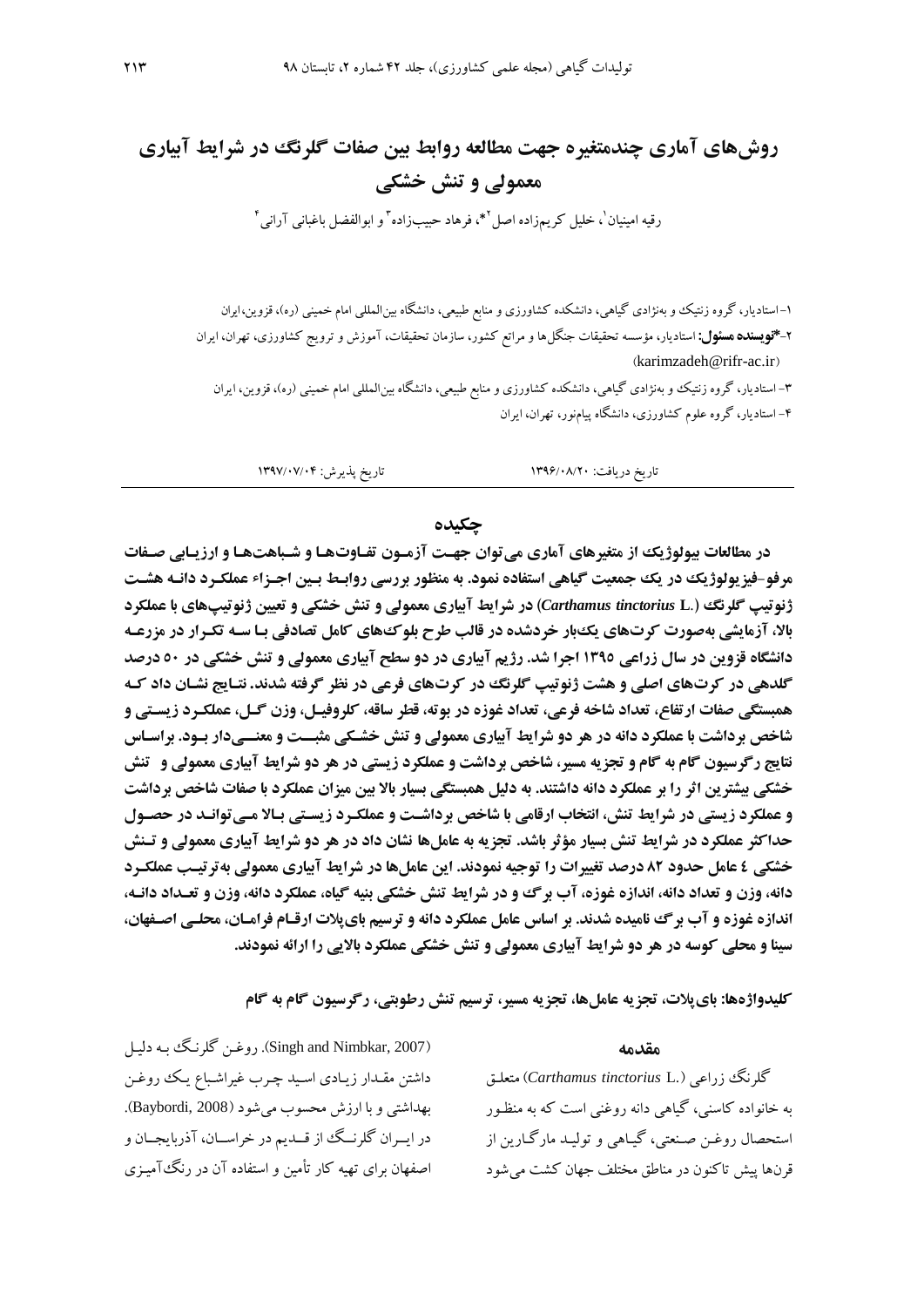غذا، پارچهو ابریشم کشت شده است )2015 ,Paknejad). تنشهای غیرزیستی عملکرد محصولات زراعبی را کاهش میدهند. در این بین، تنش خشکی مهمتقرین تقنش محدودکننده رشد و تولید گیاهان زراعی در سراسر جهقان است )2005 ,Tuteja and Mahajan). هقد برنامقه هقای اصالحی در زمینه تحمل به خشکی معرفی ارققام متحملقی است که بتوانند بهطور نسبی و در شـرایط تـنش خشـکی افت عملکرد کمتری داشته باشند. از آنجاییکه عملکقرد یک صفت کمبی پیچیده با توارثپذیری پایین است، گزینش غیرمستقیم عملکرد از طریق صـفات مهـم زراعـی که توارثپذیری بالا و همبستگی بالایی با عملکرد دارنـد میتواند مؤثرتر باشد )1960 ,Falconer). بنابراین، بررسقی روابق عملکقرد واجقزای عملکقرد و نحقوه تأثیرگقذاری آنها بر یکدیگر برای رسیدن به این هدف، مطلوب اصالح نباتقات مق یباشقد )2010 ,Blum).عقدم توجقه بقه نحوه ارتباط و همبستگی بین صفات مختلف ممکن است نتایج مطلـوبی را در بـر نداشـته باشـد و منجـر بـه نتیجـه معکوس برای صفات مهم دیگر در برنامههـای بـهنـژادی شود (2009 ,Majidi and Mirlohi). مهم ترین معیار بیرای شناسایی و غربالگری ژنوتیپهای برتر، مطالعه نشقانگرهای مورفولــوژیکی و اجــزای عملکــرد مــی باشــد. یکــی از روش های شناسایی صفات گیاهی مرتبط با عملکرد، تعیین همبستگی بین آنهقا و عملکقرد مقی باشقد ) .,*al et* Aydin <sup>2010</sup>(. هرچند ضرایب همبستگی صفات مورفولوژیکی و زراعی در تعیین اجزای عملکرد مفید است، اصوزً ماهیقت ارتباط صفات را به درستی بیان نمیکند. بـه همـین منظـور ززم اسققت در برنامققههققای اصققالحی اثققرات مسققتقیم و غیرمستقیم بـین عملکـرد و اجـزای عملکـرد دانـه شـناخته .)Moosavi *et al*., 2016; Zahedi *et al*., 2016( شود

برای شناسایی صفات مقؤثر بقر عملکقرد دانقه از تجزیقه همبستگی، تجزیه رگرسیون و تجزیه علیت استفاده میشقود )2016 .,*al et* Rahimi). در پژوهشهای قبلی عملکرد دانقه گلرنگ با تعداد روز تا ظهور اولین گـل، قطـر غـوزه، تعـداد غوزهدربوته، تعداددانهدرغوزه ووزن هزاردانقه گلرنقگ

همبستگی مثبت معنقی داری داشقته اسقت ) .,*al et* Bagheri 2002). در پـژوهش دیگـری در گلرنـگ در شـرایط عـدم تنش و تنش خشکی، بهترتیب تعداددانهدر غقوزه وروزتقا پایسان گلسدهی اولـین متغیرهـایی بودنــد کــه وارد مــدل رگرسقیونی شقدند )2012 .,*al et* Tavakoli).در مطالعقات دیگر نیز تعـداد غـوزه در بوتـه در شـرایط معمـولی رطـوبتی هقزار وزن و(Amini *et al*., 2008; Hatamzadeh, 2008( دانقه ) 1994 .,*al et* Acharya )بیشقترین تقأثیر مسقتقیم را بقر عملکر د دانه داشتند.

در برنامههای بهنژادی گزینش براساس تعداد زیقادی صفت زراعی با همبستگی مثبت و منفی انجـام مـیشـود، بنـابراین روشههای تجزیــه و تحلیــل آمــاری کــه تعــداد صفات مسؤثر در عملک درا کساهش دهنسد بسرای اصلاحگران با ارزش هستند. تجزیــه بــه عامــلهــا، روشآماری چندمتغیره قدرتمندی است که برای کاهش تعداد زیادی از صفات همبسته به تعداد کمی از عاملهقا ، و تشریح همبستگی بین متغیرها بـهکار بـرده شـده اسـت در بررسی 66 ژنوتیپ). (Johnson and Wichern, 2007). در بررسی گلرنگ به روش تجزیه به عاملها مشخص شـد کـه سـه عامل اول ۹۷/۲ درصد از واریانس را توجیه می کنـد و عامل ها را بهتر تیب عامل بهره وری (همبستگی بالا با عملکرد دانه و عملکرد روغن)، مخـزن (همبسـتگی بـالا با تعداد شاخه فرعبی و تعـداد غـوزه در بوتـه) و سـرمایه ثابت )همبستگی باز با صقفات تعقداد روز تقا 62 درصقد گلـدهی، تعـداد روز تـا رسـیدن و ارتفـاع بوتـه) گیـاه نامگذاری کرد (Hatamzadeh, 2008). هدف از این تحقیق درک درست از نحوه تأثیر و ارتباط صفات جهت کارآیی انتخـاب در برنامههای بهنژادی در هر یک از دو محیط تـنش و عـدم تـنش رطوبتی، انتخاب مناسب تـرین شاخص هـا بــرای بهبـود عملکـرد ژنوتیــپهـا و تعیـین ژنوتیپهای برتر در هر دو محیط میباشد.

## **موادوروشها**

ایس آزمایش در اوایل اردیبهشت سال ۱۳۹۳ در مزرعه دانشگاه بین|لمللی امام خمینی (ره) قزوین (با طول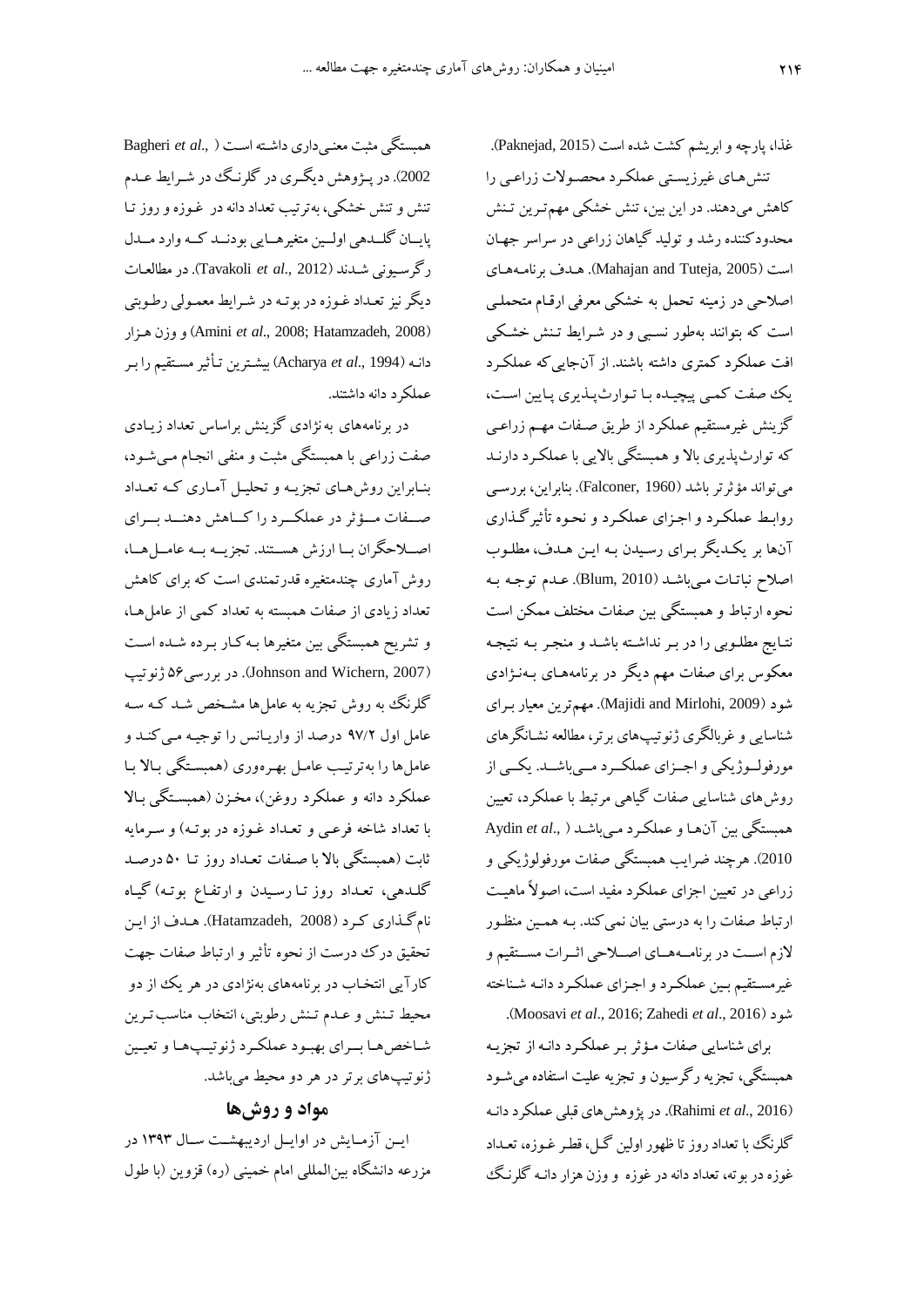انـدازهگیـری شـد. بـرای تعیـین میـزان آب نسـبی بـرگئ )RWC )قطعاتی به طول و عرض 4 سانتیمتقر از 6 بقرگ توسعه یافته جدا کـرده و بلافاصـله نمونـههـا تـوزین شـده (FW) و سپس بـه مـدت ٢۴ سـاعت درون آب مقطـر در دمای محیط قـرار گرفتـه و دوبـاره تـوزین شـدند و وزن آماس آنها مشخص گردیـد (TW). سـپس نمونـههـای برگقی در داخقل آون بقه مقدت 29 سقاعت و دمقای 06 درجه سانتیگراد قرار داده شدند تا وزن خشک نمونههقا (DW) بهدست آید. مقدار آب نسبی بـرگ از رابطـه (۱) .)Diaz-Perez *et al*., 2006( گردید محاسبه

 $(1)$  رابطه

 $RWC = \{(FW-DW) / (TW-DW)\} \times 100$ 

برای اندازه گیری مقدار آب از دست رفته (RWL) قطعاتی به طول و عرض 4 سانتیمتقر از 6 بقرگ توسقعه یافتقه جدا کرده و وزن تر (FW) آنها انـدازهگیـری شـد. سـیس برگ ها به مدت ۶ ساعت در دمـای آزمایشگاه نگهـداری و مجدداً توزین شدند (6w). بعـد از آن نمونـههـا در دمـای ۸۰ درجه سانتیگرادو به مدت 29 ساعت در آون ققرار گرفتنقد و وزن خشک )DW )آنها بهدسقت آمقد. در نهایقت RWL از رابطه 4 بهدست آمد )1997 .,*al et* Gavuzzi). رابطه (٢)

 $RWL = \{(FW-6w) / (FW-DW)\} \times 100$ 

برای کاهش اثرات حاشیهای، از خطوط کاشت میقانی نمونهبرداری صورت گرفت. بـرای درک روابـط بـین صفات و شناخت صفاتی که بیشترین نققش رادرعملکقرد دانه در مترمربع ایفـا مـي کردنـد از رگرسـيون چندگانـه بـه روش گــام بــه گــام و بــرای بررســی اثــرات مســتقیم و غیرمستقیم صفات از تجزیـه مسـیر اسـتفاده شـد. جهـت شناسایی عوامل پنهانی مؤثر برعملکرد دانقه در مترمربقع از تجزیه بـه عامـل هـا بـه روش تجزیـه بـه مؤلفـههـاي اصـلي استفاده شد و عوامل به دست آمـده بـه روش وریمـاکس چرخش داده شـدند. بـرای محاسـبه همبسـتگی فنـوتیپی، تجزیه رگرسیون چندمتغیره به روش گام به گام، تجزیه بـه عاملها و تجزیه مسیر از نرمافزار 22-SPSS و بـرای رسـم

جغرافیایی ۴۹ درجه و ۵۷ دقیقه شرقی، عرض جغرافیایی ۳۶ درجـه و ۱۸ دقیقـه شـمالی و ارتفـاع ۱۲۷۸ متـری از سطح دریا) بهصورت کرتهای یک بار خردشده در قالب طرح بلوکهای کامل تصادفی با 2 تکرار اجرا شد. رژیم آبیاری در دو سطح آبیاری معمولی و تنش خشکی بهعنوان عامل اصلی و ژنوتیپ در هشت سقطح بقه عنقوان عامل فرعی در نظر گرفته شدند. آبیاری معمولی (a1) بـر اساس عرف منطقه (آبیاری پس از ۶۰ میلی متـر تبخیـر از تشتک تبخیـر کـلاس A) صـورت گرفـت و در تـنش خشکی )2a )آبیاری تا 62 درصد گلدهی مشابه 1<sup>a</sup> بقود و پس از آن تـا رسـیدگی، آبیـاری پـس از ۱۰۰ میلـیمتـر تبخیر از تشتک تبخیر کلاس A انجام شد. در منطقه مورد نظر در دوره زایشی گیاه (بـازه زمـانی اعمـال تـنش خشکی) بارندگی صورت نگرفت. ژنوتیپهای مورد استفاده شـامل: صـفه، فرامـان، محلـی اصـفهان، محلـی کوسه، سینا، گلدشت، مکزیکی 11 و مکزیکی 99 بودند که از مرکز تحقیقات و آموزش کشاورزی و منابع طبیعی اصفهان و مؤسسه تحقیقـات اصـلاح و تهیـه نهـال و بـذر کرج تهیه شـدند. پـس از آمـادهسـازی زمـین کـود اوره، سوپر فسفات تریپل و سولفات پتاسیم بر اسـاس آزمـایش خاک اضافه گردیدند. هر کرت فرعبی شـامل ۸ ردیـف کاشت بهطول 2 متر و فاصله بین دو ردیف 46 سانتیمتقر بود. فاصله بوتـههـا روی ردیـف ۱۰ سـانتیمتـر و فاصـله کرتهای اصلی از یکدیگر 2 متر در نظر گرفتقه شقد. در ابتدا بذرها با تـراکم زیـاد کشـت شـدند ولـی وقتـی کـه گیاهان به مرحله دو تا چهار برگی رسیدند عملیات تنک کردن انجام شد تـا تـراکم ۴۰ بوتـه در مترمربـع حاصـل شود. صفات مورد بررسی شـامل ارتفـاع، تعـداد شـاخه، تعداد غوزه، تعداد دانه در غوزه، قطر ساقه، و قطر غقوزه، وزن هزار دانه، میزان آب نسبی برگ، میزان آب نسبی از دست رفته، محتوی کلروفیل، وزن گل، عملکرد دانـه، عملکرد زیستی و شاخص برداشت بود. بعد از اعمال تیمبار تسنش خشکی کلروفیـل بـرگ توسـط دسـتگاه کلروفیل متر (SPAD) (ساعت ١٠ صبح تبا ١٢ ظهر)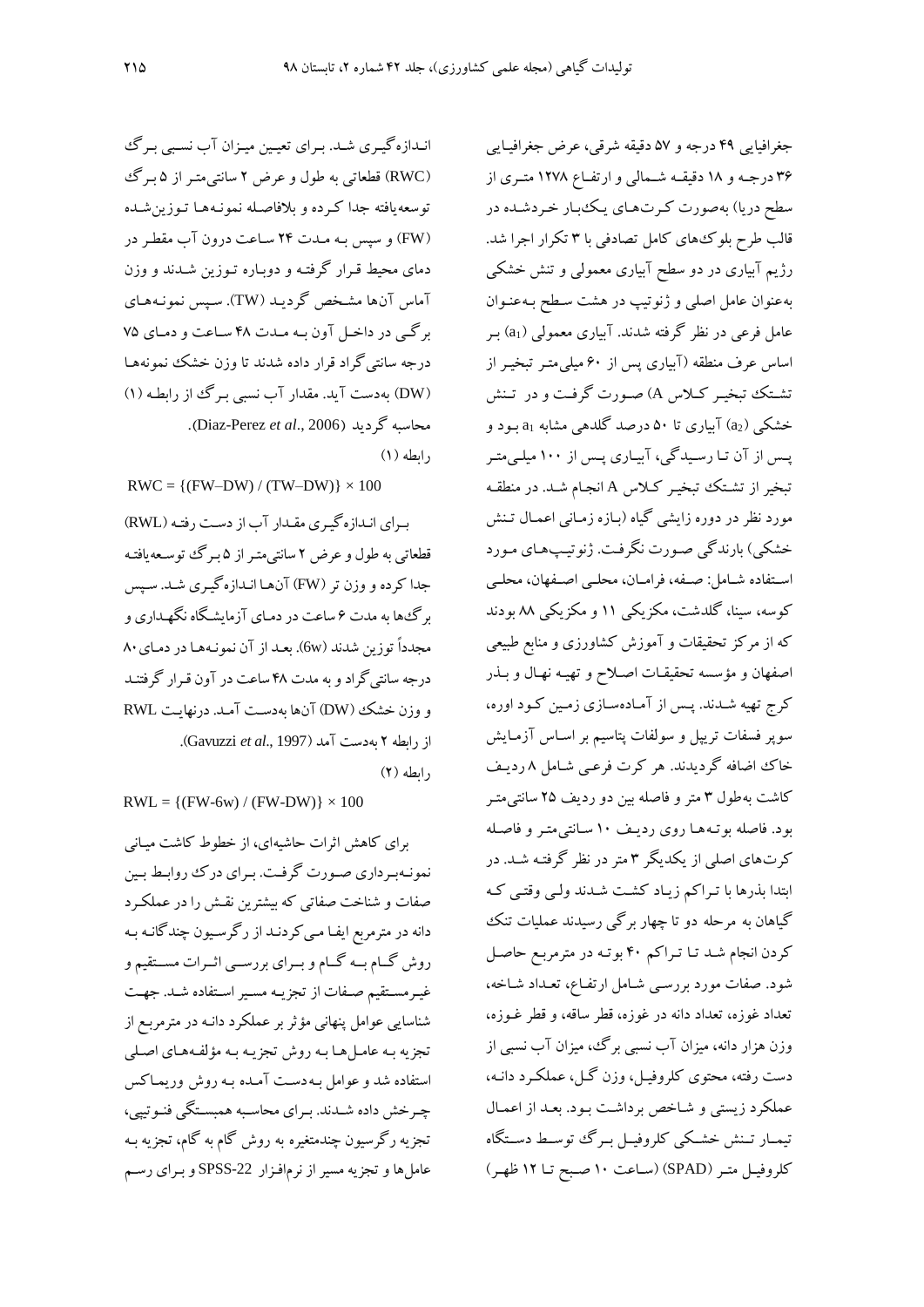دانه در طبق همبستگی فنوتیپی مثبت داشت درحالی ک تحت شرایط تنش، عملکرد دانـه بـا ارتفـاع، تعـداد طبق در بوتـه و وزن هـزار دانـه همبسـتگی مثبـت داشـت همبسقتگی Amini *et al.* )2008( .)Tavakoli *et al.*, 2012( مثبت و بالایی بین عملکرد دانه با صـفات تعــداد دانـه در غــوزه و تعــداد غــوزه در بوتــه مشــاهده نمودنــد. در مطالعه دیگری بین عملکرد دانـه بـا تعـداد شـاخه، تعـداد غــوزه در بوتـــه، تعــداد دانـــه در غــوزه و وزن هــزار دانه گلرنگ همبستگی مثبت معنبیداری مشاهده شد )2004 ,Ciftci and Tuncturk).رابطقه مثبقت و معنقی دار عملکرد دانـه بـا صـفت ارتفـاع بوتـه در هـر دو شـرایط محیطــی تــنش و بــدون تــنش در ســایر مطالعــات نیــز Golkar *et al*., 2011; Mokhtassi ( اسقت شقده گقزارش .)Bidgoli *et al.*, 2006

روش رگرسیون گام به گام سـهم هـر صـفت و میـزان تأثیربرعملکردرا تعیین میکند و صفاتی که بیشترین تأثیر را برعملکرددارند،در برنامه اصالحی برای بهبودژنتیکی .)Asadi and Mozaffari, 2006 ( بهکارمیرونقد عملکرد نتایج حاصل از رگرسیون گام به گام برای شقرای آبیقاری معمولی و تنش خشکی بهترتیب در جدولهقای )2( و )2( آمده است. در شرایط آبیاری معمولی ۴ متغیـر در مجمـوع ۹۹/۷ درصد از تغییرات عملکرد دانـه را توجیـه نمودنـد. شاخص برداشت نخستین متغیر واردشده بـه مـدل ۶۹/۴ درصد از تغییرات عملکرد دانه را توجیه نمقود. در مراحقل بعدی بهترتیب عملکرد زیستی، تعداد غوزه در بوته و قطقر ساقه وارد مدل شدند. در آزمایشات متفاوت تعداددانقه در ،)Rafiei and Saeidi, 2005 ( بوتقه غوزهوتعدادغوزهدر تعـداد غــوزه در بوتــه، ارتفــاع بوتــه و وزن هــزار دانــه )2002 *.*,*al et* Bagheri )بیشترین سهم رادرتوجیهعملکقرد داشتند. بر اساس رگرسیون گام به گام صفات تعداد دانقه در طبق، تعداد طبق در بوته و وزن هزار دانه ۸۱/۲ درصد از تغییرات عملکرد دانهرا توجیقه نمودنقد ) *.*,*al et* Amini <sup>2008</sup>(. در مطالعه دیگری عملکرد زیستی، تعداد طبق در بوتقه، تعقداد دانقه در طبق و درصقد روغقن 89 درصقد تغییرات عملکرد دانه را توجیه نمودند )2012 ,Salamati).

نمودار دو بعدی ازنرمافزار -15Minitab استفاده شد.

## **نتای وبیث**

بر طبق تجزیه واریانس، صفات وزن هزار دانـه، وزن گل در بو ته، عملکرد دانه و شاخص برداشت تحت تـأثیر تیمار آبیاری قرار گرفتند و بین ژنوتیپهقای مقوردنظر از نظر تمامی صفات به جز تعداد غوزه در بوته، قطر غقوزه، میزان آب نسبی و آب نسبی از دست رفته تفاوت معنیدار وجود داشت )جدول 1(. این امر نشاندهنده وجود تنقوی ژنتیکی باز از لحاظ اکثر صفات مورد بررسقی و امکقان گزینش برای ایـن صـفات در میـان ژنوتیـپمـای مـورد مطالعه میباشد. همینین اثر برهمکنش آبیاری و ژنوتیپ فقيط بير صيفت وزن هيزار دانيه در سيطح پينج درصيد معنیدار گردید )جدول 1(. نتایج برخی از مطالعات نشان ممیدهنمد کمه تمداوم تمنش کمبمود آب پمس از مرحلمه گردهافشانی بر تعداد دانههای موجود در هر واحد زایشقی گیاهان مختلف تأثیری ندارد، اما وزن دانـههـا را کـاهش مقیدهقد )2013 ,Ehsanzade and Fathian). بقه نظقر میرسد کاهش وزن هزار دانه در شرایط تنش خشکی به علت کوتاه شدن دوره پرشـدن دانـههـا و پیـری زودرس گیاه می باشد (Paknejad, 2015).

ضرایب همبستگی بین عملکرد و سایر صقفات )جقدول ۲) نشـان داد کـه عملکـرد دانـه بـا ارتفـاع بوتـه، تعـداد شـاخه و غــوزه در بوتــه، قطـر ســاقه، محتــوی کلروفیــل، وزن گل در بوته، عملکرد زیستی و شـاخص برداشـت در شرایط آبیاری معمولی و تنش خشکی همبستگی مثبت و معنـیداری داشت. همچنین همبستگی عملکرد دانه بـا وزن هزار دانه در شرایط تنش خشکی مثبت و معنیدار بـود. بـا توجه به این که دانه حاصل فعالیت فتوسنتزی ساقه و بـرگ بوده و تعـداد غـوزه نیـز از اجـزاء عملکـرد مـی باشـد، لـذا همبستگی بـالای آنهـا بـا عملکـرد دور از ذهـن نیسـت و نشان میدهد که عملکرد دانـه بهتـر در گیاهـانی بـا رشـد سبزینهای خوب و قدرت رویشی مناسب، حاصل می شبود (2009 .,*al et* Dabiri(. در بررسقی صقفات گلرنقگ در ژنوتیپهای وحشی و اهلبی تحت شرایط بـدون تـنش رطوبتی، عملکرد دانـه بـا تعـداد طبـق در بوتـه و وزن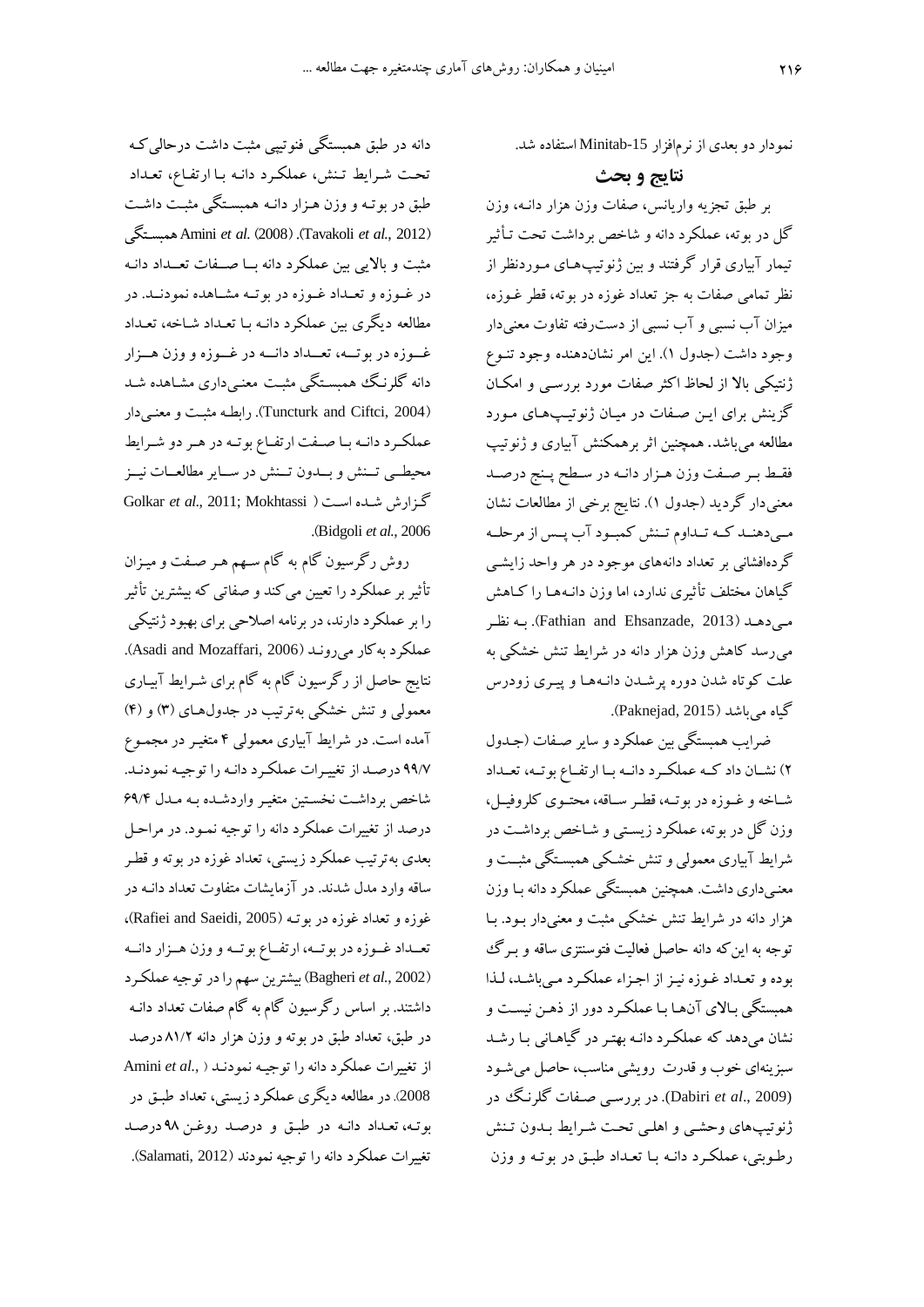| Harvest index<br>شاخص برداشت | عملکرد بیولوژیک در متر مربع<br>Biological yield/m <sup>2</sup> | عملکرد دانه در متر مربع<br>grain yield/m <sup>2</sup> | Flower weight plant <sup>-1</sup><br>وزن گل در بوته | Chlorophyll (Spad value)<br>٩ś<br>كلروفيل متر | Relative water lost<br>آب نسبی از دست رفته | Relative water content<br>میزان آب نسبی | 1000 grain weight<br>وزن هزار دانه | No. seeds. head <sup>-1</sup><br>تعداد دانه در غوزه | <b>Head diameter</b><br>قطر غوزه | Stem diameter<br>$\mathfrak{h}$<br>نى<br>ۋ | No. head. plant <sup>-1</sup><br>تعداد غوزه در<br>بو به<br>په | No. shoot. plant <sup>-1</sup><br>تعداد شاخه در بوته | Height<br>ارتفاع     | درجه آزادی<br>$\ddot{a}$ | منابع تغيير<br>S.O.V              |
|------------------------------|----------------------------------------------------------------|-------------------------------------------------------|-----------------------------------------------------|-----------------------------------------------|--------------------------------------------|-----------------------------------------|------------------------------------|-----------------------------------------------------|----------------------------------|--------------------------------------------|---------------------------------------------------------------|------------------------------------------------------|----------------------|--------------------------|-----------------------------------|
| $10.16^{ns}$                 | $9341.61^{ns}$                                                 | $1290.92^{ns}$                                        | 0.154                                               | 62.78 <sup>ns</sup>                           | $0.031^{\rm ns}$                           | $0.014$ <sup>ns</sup>                   | $1.13^{ns}$                        | $0.79$ <sup>ns</sup>                                | $0.64$ <sup>ns</sup>             | $0.56^{\rm ns}$                            | $3.27$ <sup>ns</sup>                                          | $2.04^{ns}$                                          | 12.26 <sup>ns</sup>  | 2                        | بلوك<br><b>Block</b>              |
| 443.47                       | $26.52^{ns}$                                                   | 22687.21*                                             | 0.015                                               | $0.81^{\rm ns}$                               | $0.065^{ns}$                               | $0.149^{ns}$                            | 133.35**                           | $31.73^{ns}$                                        | $9.95^{ns}$                      | $0.72^{ns}$                                | 4.59 <sup>ns</sup>                                            | $3.78$ <sup>ns</sup>                                 | $0.98$ <sup>ns</sup> | 1                        | آبياري<br>Irrigation              |
| 16.80                        | 1337.36                                                        | 1023.57                                               | 0.001                                               | 4.03                                          | 0.025                                      | 0.018                                   | 1.07                               | 26.98                                               | 1.88                             | 0.42                                       | 0.42                                                          | 0.30                                                 | 5.03                 | $\mathbf{2}$             | خطاي الف<br>Error A               |
| $207.81***$                  | 42091.27**                                                     | $18620.09***$                                         | $0.726***$                                          | $118.8***$                                    | $0.009$ <sup>ns</sup>                      | $0.004^{\rm ns}$                        | $288.8***$                         | $55.26***$                                          | $1.97$ <sup>ns</sup>             | $0.91***$                                  | $5.75$ <sup>ns</sup>                                          | $7.29^{**}$                                          | 339.03** 7           |                          | ژنوتيپ<br>Genotype                |
| $29.65^{ns}$                 | 14784.68 <sup>ns</sup>                                         | $1842.86^{ns}$                                        | $0.005^{\rm ns}$                                    | $20.02^{ns}$                                  | $0.003^{\rm ns}$                           | 0.004 <sup>ns</sup>                     | $6.55^*$                           | $11.48^{ns}$                                        | $0.81^{\rm ns}$                  | $0.12^{\rm ns}$                            | $0.48$ <sup>ns</sup>                                          | $0.63$ <sup>ns</sup>                                 | 8.39 <sup>ns</sup>   | $\tau$                   | آبیاری × ژنوتیپ<br>$G\times I$    |
| 22.76                        | 9445.05                                                        | 1620.04                                               | 0.007                                               | 16.85                                         | 0.005                                      | 0.002                                   | 2.74                               | 13.26                                               | 1.29                             | 0.28                                       | 0.96                                                          | 0.46                                                 | 12.13                | 28                       | خطای ب<br>Error B                 |
| 17.47                        | 14.10                                                          | 21.23                                                 | 20.83                                               | 6.00                                          | 0.07                                       | 7.74                                    | 5.51                               | 16.92                                               | 5.35                             | 12.65                                      | 19.08                                                         | 16.37                                                | 7.10                 |                          | ضريب تغييرات (درصد)<br>$C.V.$ $%$ |

جدول **۱- نتایج تجزیه واریانس صفات مختلف در ژنوتیپهای گلرنگ** 

**Table 1. Analysis of variance of different traits in safflower genotypes**

ns, \* and \*\* not significant, significant at the 5 and 1 % probability, respectively.

 $\lambda$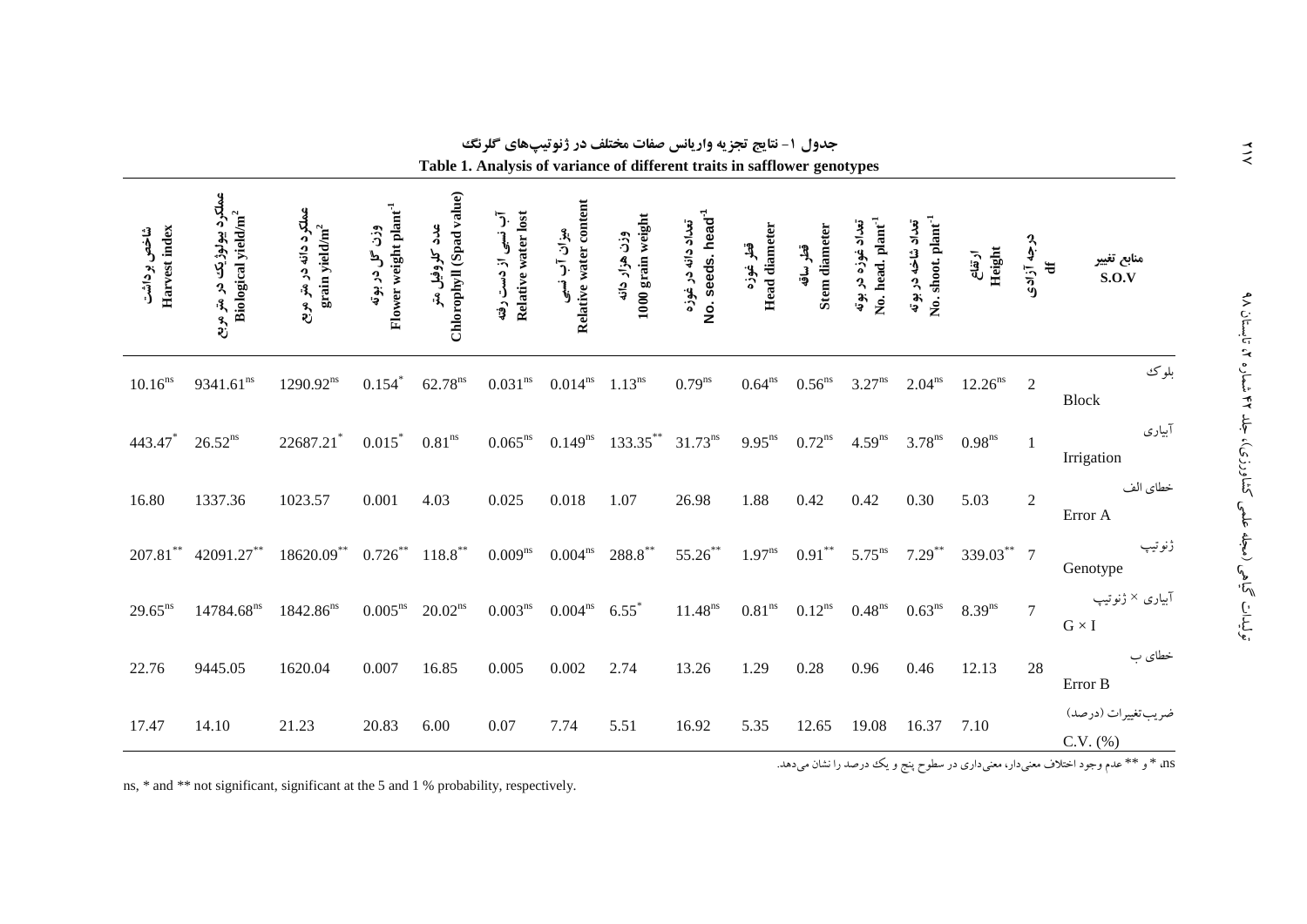|            | Table 2. Correlation coefficients between studied traits in safflower genotypes (normal irrigation at the top of table diameter and drought stress at the bottom<br>of table diameter) |                                                                 |            |                      |                  |                                       |                                                     |                       |                      |            |                              |                                                |                                                 |                       |  |
|------------|----------------------------------------------------------------------------------------------------------------------------------------------------------------------------------------|-----------------------------------------------------------------|------------|----------------------|------------------|---------------------------------------|-----------------------------------------------------|-----------------------|----------------------|------------|------------------------------|------------------------------------------------|-------------------------------------------------|-----------------------|--|
| 14         | 13                                                                                                                                                                                     | 12                                                              | 11         | 10                   | $\boldsymbol{9}$ | 8                                     | 7                                                   | $\boldsymbol{6}$      | 5                    | 4          | $\mathbf{3}$                 | $\overline{2}$                                 | 1                                               | صفات<br><b>Traits</b> |  |
| $0.630**$  | $0.717***$                                                                                                                                                                             | $0.826***$                                                      | $0.894***$ | $0.641$ **           | $-0.345$         | 0.203                                 | $-0.319$                                            | $0.571***$            | 0.210                | $0.726***$ | $0.733**$                    | $0.819***$                                     |                                                 |                       |  |
| $0.642**$  | $0.660**$                                                                                                                                                                              | $0.815***$                                                      | $0.865***$ | $0.624***$           | $-0.345$         | 0.178                                 | $-0.087$                                            | 0.373                 | 0.303                | $0.795***$ | $0.888***$                   |                                                | $0.749***$                                      | $\mathfrak{2}$        |  |
| $0.579***$ | $0.663***$                                                                                                                                                                             | $0.788***$                                                      | $0.837***$ | $0.643***$           | $-0.104$         | 0.204                                 | 0.033                                               | 0.308                 | $0.448*$             | $0.829***$ |                              | $0.911***$                                     | $0.752***$                                      | $\mathfrak{Z}$        |  |
| 0.457      | $0.751***$                                                                                                                                                                             | $0.715***$                                                      | $0.774***$ | 0.424                | $-0.362$         | $-0.022$                              | $-0.047$                                            | 0.399                 | $0.471$ <sup>*</sup> |            | $0.876***$                   | $0.785***$                                     | $0.765***$                                      | $\overline{4}$        |  |
| 0.167      | 0.403                                                                                                                                                                                  | 0.339                                                           | 0.298      | $0.443$ <sup>*</sup> | $-0.157$         | 0.225                                 | 0.055                                               | 0.384                 |                      | 0.298      | 0.140                        | 0.009                                          | 0.006                                           | 5                     |  |
| 0.094      | $0.540**$                                                                                                                                                                              | 0.348                                                           | $0.598**$  | $0.511$ <sup>*</sup> | $-0.329$         | 0.040                                 | $-0.611$ **                                         |                       | 0.171                | 0.095      | 0.084                        | $-0.014$                                       | 0.304                                           | $\boldsymbol{6}$      |  |
| 0.298      | $-0.115$                                                                                                                                                                               | 0.135                                                           | $-0.389$   | $-0.068$             | 0.198            | 0.155                                 |                                                     | $-0.499$ <sup>*</sup> | 0.246                | $-0.017$   | 0.140                        | 0.180                                          | $-0.258$                                        | $\overline{7}$        |  |
| 0.341      | 0.093                                                                                                                                                                                  | 0.324                                                           | 0.183      | 0.105                | $0.442*$         |                                       | 0.069                                               | 0.232                 | 0.061                | 0.029      | 0.004                        | 0.048                                          | $-0.123$                                        | $\,8$                 |  |
| $-0.081$   | $-0.259$                                                                                                                                                                               | $-0.177$                                                        | $-0.254$   | $-0.285$             |                  | 0.271                                 | 0.333                                               | 0.017                 | 0.298                | $0.464*$   | 0.385                        | 0.392                                          | 0.235                                           | 9                     |  |
| $0.440^*$  | $0.466*$                                                                                                                                                                               | $0.575***$                                                      | $0.640**$  |                      | $-0.087$         | $-0.030$                              | $-0.070$                                            | 0.374                 | $-0.019$             | $0.565***$ | $0.620**$                    | $0.575***$                                     | $0.659***$                                      | $10\,$                |  |
| $0.468*$   | $0.640**$                                                                                                                                                                              | $0.690**$                                                       |            | $0.723***$           | 0.298            | $-0.067$                              | $-0.074$                                            | 0.297                 | 0.126                | $0.838***$ | $0.898***$                   | $0.778***$                                     | $0.778***$                                      | 11                    |  |
| $0.864***$ | $0.739***$                                                                                                                                                                             |                                                                 | $0.729***$ | $0.641**$            | 0.365            | $-0.011$                              | 0.405                                               | 0.149                 | 0.228                | $0.619***$ | $0.751***$                   | $0.747**$                                      | $0.595***$                                      | 12                    |  |
| 0.310      |                                                                                                                                                                                        | $0.787**$                                                       | $0.853***$ | $0.616**$            | $0.518***$       | 0.017                                 | 0.165                                               | 0.209                 | 0.244                | $0.792**$  | $0.876***$                   | $0.795***$                                     | $0.710***$                                      | 13                    |  |
|            | 0.455                                                                                                                                                                                  | $0.899***$                                                      | 0.488      | $0.543***$           | 0.164            | $-0.017$                              | 0.438                                               | 0.091                 | 0.127                | 0.364      | 0.491                        | $0.572**$                                      | $0.446*$                                        | 14                    |  |
|            |                                                                                                                                                                                        | (11) وزن گل در بوته (Flower weight per plant)                   |            |                      |                  |                                       | (6) تعداد دانه در غوزه (Seed number per boll)       |                       |                      |            |                              |                                                |                                                 | (1) ارتفاع (Height)   |  |
|            |                                                                                                                                                                                        | $(Yeild/m^2)$ عملکرد دانه در مترمربع ( $(12)$                   |            |                      |                  | (7) وزن هزار دانه (1000 grain weight) |                                                     |                       |                      |            |                              |                                                | (2) تعداد شاخه در بوته (Shoot number per plant) |                       |  |
|            |                                                                                                                                                                                        | (13) عملكرد زيستى در مترمربع (Biological yield/m <sup>2</sup> ) |            |                      |                  |                                       | (8) میزان آب نسبی برگ (Relative water content)      |                       |                      |            |                              | (3) تعداد غوزه در بوته (Boll number per plant) |                                                 |                       |  |
|            |                                                                                                                                                                                        | (14) شاخص برداشت (Harvest index)                                |            |                      |                  |                                       | (9) میزان آب نسبی از دست رفته (Relative water lost) |                       |                      |            | (4) قطر ساقه (Stem diameter) |                                                |                                                 |                       |  |
|            |                                                                                                                                                                                        |                                                                 |            |                      |                  |                                       | (10) محتوى كلروفيل (Chlorophyll value)              |                       |                      |            |                              |                                                | (5) قطر غوزه (Boll diameter)                    |                       |  |

جدول ۲- ضرایب همبستگی بین صفات مورد بررسی در ژنوتیپهای کلرنگ (آبیاری معمولی در بالای فطر جدول و تنش خشکی در پایین فطر جدول)

 $\frac{1}{2}$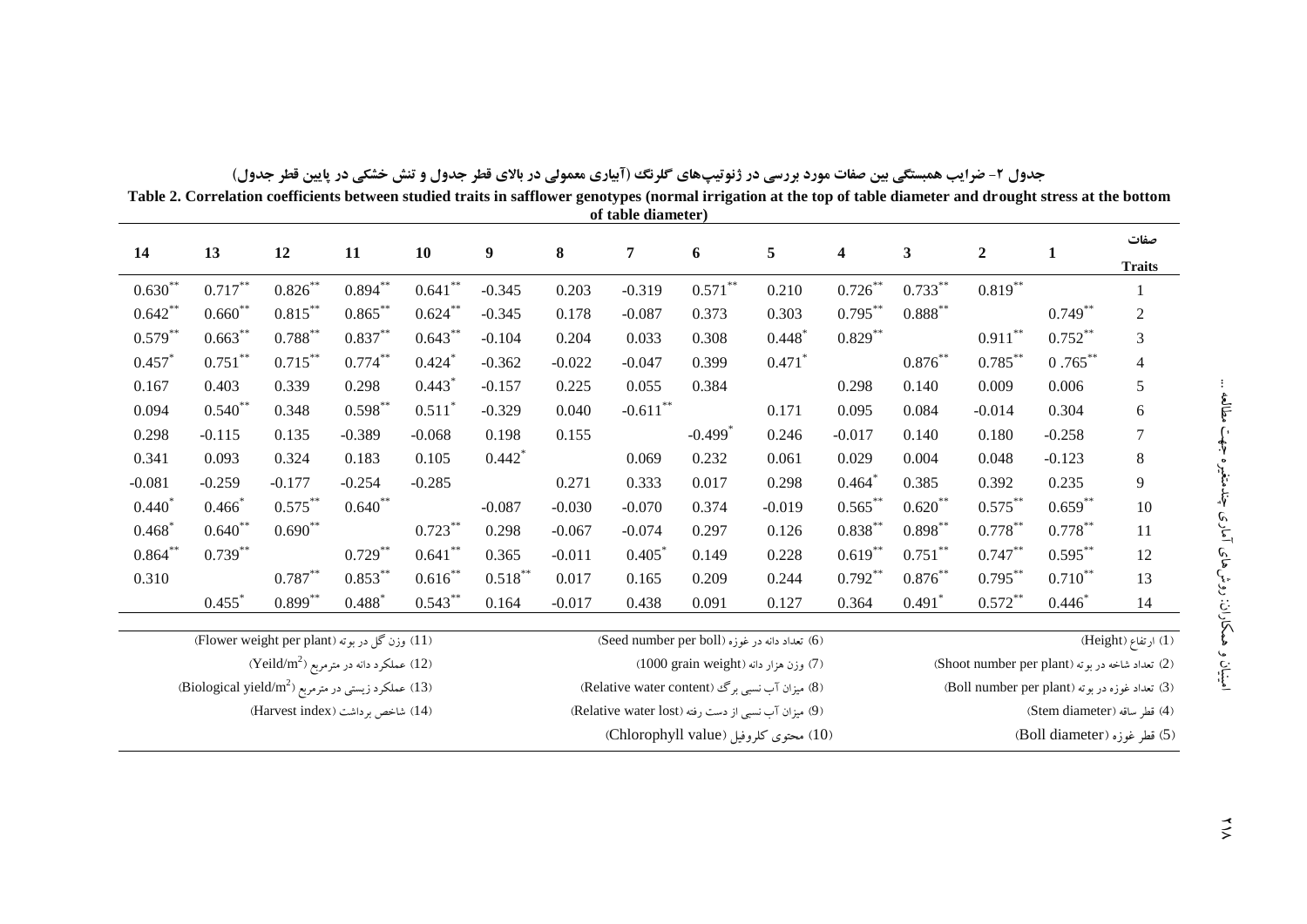| ضريب رگرسيون جزء                           | ضريب تبيين      | ضرايب رگرسيون                                            | متغير ييش ييني كننده          | متغير تابع                         |  |
|--------------------------------------------|-----------------|----------------------------------------------------------|-------------------------------|------------------------------------|--|
| <b>Partial R</b>                           | <b>Square R</b> | <b>B</b> Coefficients                                    | <b>Predicting variable</b>    | Dependent variable                 |  |
|                                            |                 | $-3.878***$                                              | عرض از مىدأ                   |                                    |  |
|                                            |                 |                                                          | Intercept                     |                                    |  |
| 0.746                                      | 0.746           | $0.155***$                                               | شاخص بر داشت                  |                                    |  |
|                                            |                 |                                                          | Harvest index $(X_1)$         |                                    |  |
| 0.246                                      | 0.992           | $0.266$ **                                               | عملکر د زیستی                 | عملکر د دانه                       |  |
|                                            |                 |                                                          | Biological yield $(X_2)$      | Grain yield                        |  |
| 0.003                                      | 0.995           | $0.165***$                                               | تعداد غوزه در ىوتە            |                                    |  |
|                                            |                 |                                                          | Boll Number per plant $(X_3)$ |                                    |  |
| 0.002                                      | 0.997           | $-0.232$                                                 | قط ساقه                       |                                    |  |
|                                            |                 |                                                          | <b>Stem Diameter</b>          |                                    |  |
|                                            |                 | $Y = -3.878 + 0.155X_1 + 0.266X_2 + 0.165X_3 - 0.232X_4$ |                               | مدل نھائے                          |  |
|                                            |                 |                                                          |                               | Final model                        |  |
| ** Significant at 1% level of probability. |                 |                                                          |                               | ** معنى دار در سطح احتمال يك درصد. |  |

| جدول ۳- نتایج تجزیه رگرسیون گام به گام برای عملکرد دانه در مترمربع در شرایط بدون تنش  |  |  |
|---------------------------------------------------------------------------------------|--|--|
| Table 3. Results of stepwise regression analysis for yield under non-stress condition |  |  |

|  | جدول ٤- نتايج تجزيه رگرسيون گام به گام براي عملكرد دانه در مترمربع در شرايط تنش   |  |  |  |  |  |
|--|-----------------------------------------------------------------------------------|--|--|--|--|--|
|  | Table 4. Results of stepwise regression analysis for yield under stress condition |  |  |  |  |  |

| ضريب رگرسيون جزء<br><b>Partial R</b>       | ضريب تبيين<br><b>Square R</b> | ضرايب رگرسيون<br><b>B</b> Coefficients        | متغير ييش ييني كننده<br><b>Predicting variable</b> | متغير تابع<br>Dependent variable   |
|--------------------------------------------|-------------------------------|-----------------------------------------------|----------------------------------------------------|------------------------------------|
|                                            |                               | $-3.860$ **                                   | عرض از مبدأ<br>Intercept                           |                                    |
| 0.808                                      | 0.808                         | $0.165***$                                    | شاخص بر داشت<br>Harvest index $(X_1)$              | عملکر د دانه                       |
| 0.180                                      | 0.988                         | $0.290**$                                     | عملکر د ز ستی<br>Biological yield $(X_2)$          | Grain yield                        |
| 0.005                                      | 0.993                         | $0.018$ <sup>*</sup>                          | ارتفاع گیاه<br>Plant height $(X_3)$                |                                    |
|                                            |                               | $Y = -3.860 + 0.165X_1 + 0.290X_2 + 0.018X_3$ |                                                    | مدل نھایے<br>Final model           |
| ** Significant at 1% level of probability. |                               |                                               |                                                    | ** معنى دار در سطح احتمال يك درصد. |

نشان داد که باز بودن عملکرد ژنوتیپ های پر محصقول، ناشی از صفات تعداد غوزه در بوته، تعداد دانهدر غوزه و وزن هزار دانه مـیباشـد (Pourdad, 2008). در پـژوهش دیگری در شرایط تـنش خشکی تعـداد دانـه در غـوزه، تعداد غوزه در بوتـه، وزن هـزار دانـه و ارتفـاع بوتـه ٨٢ درصد از تغییرات عملکرد دانه را توجیه نمودند زیسقتی عملکقرد .(Maleki Nejad and Majidi, 2015( در هر دو شرایط تنش و بـدون تـنش همبسـتگی مثبـت معنیداری با صفات ارتفاع، تعداد شاخه فرعمی، تعداد غوزه در بوتـه، قطر سـاقه و تعـداد دانـه در غـوزه دارد،

در شرایط تنش خشکی ۳ متغیر وارد مدل شدند ک در مجموع ۹۹/۳ درصـد از تغییـرات را تبیـین نمودنـد. شاخص برداشت نخستین متغیـر واردشـده بـه مـدل ۸۰/۸ درصد از تغییرات را توجیه نمود. عملکرد زیستی و

ارتفاع بوته در مرحله بعدی وارد مدل شدند (جـدول ۴). بنابراین، برای رسقیدن بقه ارققام پرمحصقول گلرنقگ در شرایط آبیاری معمولی و تنش خشکی انتخاب ارقامی بـا شاخص برداشت و عملکرد زیستی بالا میتوانـد در حصول حداکثر عملکرد بسیار مؤثر باشد. نتایج حاصل از ارزیابی توده های ارقام محلبی گلرنسگ در شـرایط دیـم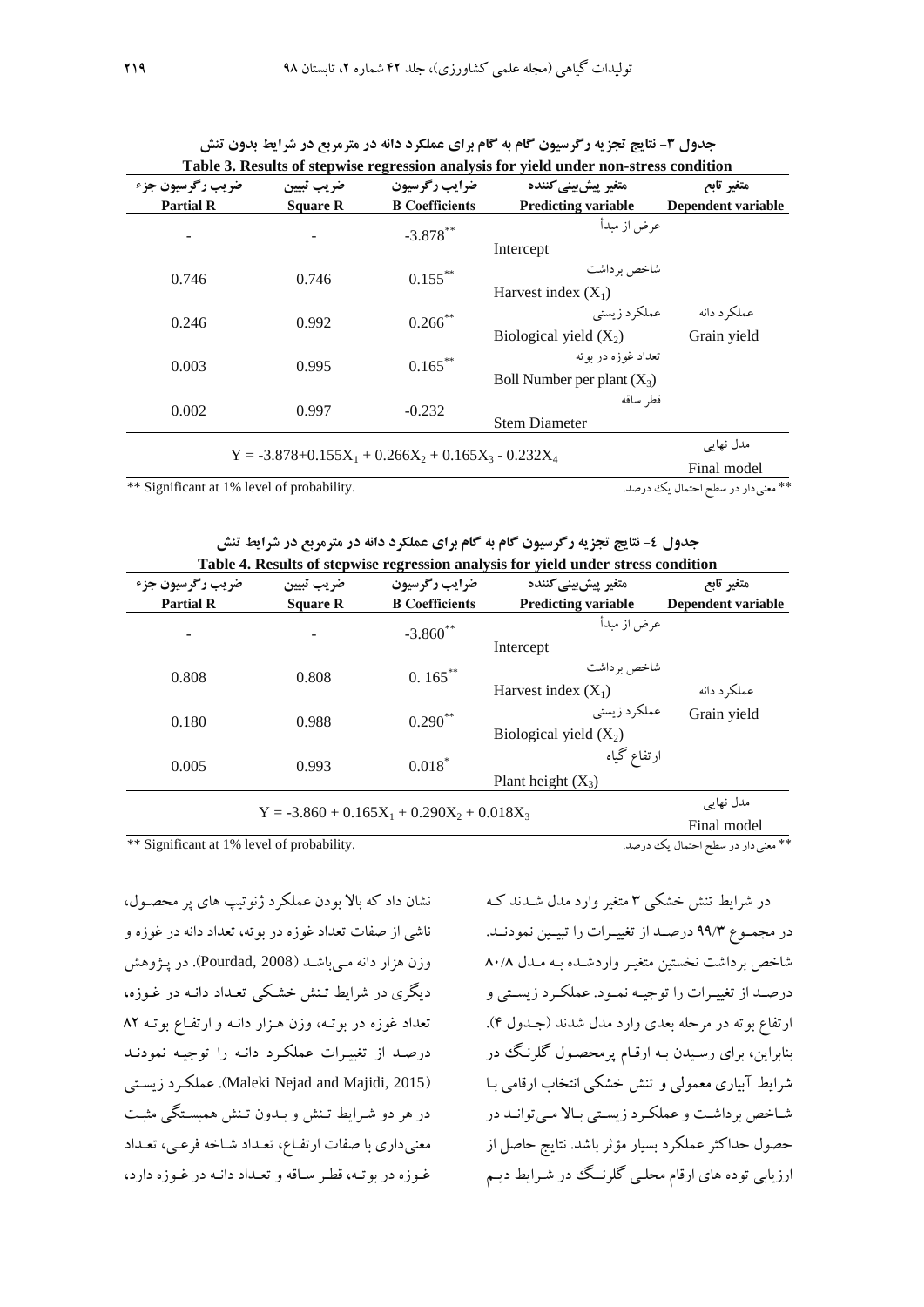بنابراین برای بهبود عملکرد دانـه گیـاه بهتراسـت مقـادیر این صفات را افزایش داد.

نتایج تجزیه مسیر عملکرد دانـه در شـرایط آبیـاری معمولی (جدول ۵) نشان داد که شاخص برداشت دارای بیشترین اثر مسقتقیم ) 2/110( بقر عملکقرد بقود و بقه طقور غیرمستقیم از طری عملکرد زیستی و تعداد غوزه در بوته بر عملکرد تأثیر مثبت داشت. سایر صفات مدل شامل عملکرد زیستی، تعمداد غـوزه در بوتـه و قطـر سـاقه (به ترتیب ۰/۵۰۴، ۱۳۵/۰۵ و ۰/۰/۱) اثر مستقیم بیشتری بر عملکرد داشتند. اثر مستقیم قطر ساقه بر عملکرد منفقی بود اما اثر غیرمستقیم آن از طریق شاخص برداشت )2/291(، عملکقققرد زیسقققتی )2/208( و تعقققداد غقققوزه (۰/۱۱۲) مثبت بود. در تنش خشکی (جدول ۶) شـاخص برداشت بیشترین اثـر مسـتقیم مثبـت را بـر عملکـرد دانـه (۰/۶۹۷) داشت و سایر صفات مدل شامل عملکرد زیستی و ارتفاع (بـهترتیب ۷۵۴۱ و ۰/۱) اثـر مسـتقیم بیشتری بر عملکرد داشتند. اثر مستقیم ارتفای بر عملکقرد منفی بود اما اثر غیرمستقیم آن از طریق شاخص برداشت )2/211( و عملکرد زیستی )2/292( مثبت بود.

در پژوهشی عملکرد زیستی، تعـداد طبـق در بوتـه و وزن هزار دانه بیشترین تأثیر مستقیم را بر عملکرد روغقن و عملکقر د دانقه داشقتند ) 2013 .,*al et* Naserirad). در مطالعه دیگری تعداد غوزه در گیاه، تعداد دانه در غوزه و وزن هزار دانه بیشترین اثر مستقیم را بـر عملکـرد داشـتند )2004 ,*al et* Reddy). بقا اسقتفاده از تجزیقه مسقیر، وزن هـزار دانـه و تعـداد دانـه در بوتـه بهتـرین معیـار انتخـاب غیرمستقیم برای بهبود عملکقرد روغقن در تقنش خشقکی معرفی شد (2011 ,Golparvar). در شرایط تنش خشکی تعداد دانه در غوزه بیشترین اثر مستقیم را بر عملکرد دانه داشته است )2012 .,*al et* Tavakoli). بنقابراین بقا توجقه به ضرایب تجزیه مسیر شاخص برداشت، عملکرد زیستی و تعداد غوزه بهترتیب مهمترین صفات مؤثر بـر عملکـرد دانه در دو شرایط تنش و بدون تنش بودند. برای رسیدن به تولید بیشتر و بهبود ژنتیکی علاوه بر شناخت روابط بـا

استفاده از تجزیه مسیر نبایستی عامل مهقم تقوار پقذ یری صفات را از نظر دور داشت، بـهعبـارتی هـر چـه صـفات دارای منشـاء اشـتراکی کمتـری باشـند بـه همـان میـزان موفقیست اصسلاح عملکسرد از طریسق اجسزاء نیسز موفقیقت آمیزتقر اسقت ) 2009 .,*al et* Amiri). تجزیقه و تحلیل عاملی در شرایط آبیاری معمولی نشان داد (جدول 0( که 2 عامل مقادیر ویژه بزرگتر از یک داشقتند و روی همرفته 94/00 درصد از تغییرات دادههای اولیه را توجیقه نمودنـد. در هـر عامـل ضـرایب عـاملی بزرگتـر از 2/۰ صرفنظر از علامت مربوطه، بـهعنـوان ضـرایب عـاملی بزرگ که می توانند نقش مهمی در آن عامل ایفا نماینـد، در نظر گرفته شدند. عامل اول 61/42 درصد از واریان بیین صنفات را بتهختود اختصناص داد. در ایین عامیل متغیرهای ارتفای بوته، تعداد شاخه فرعی، تعداد غقوزه در بوته، قطر سـاقه، محتـوی کلروفیـل، وزن گـل، عملکـرد دانه، عملکرد زیستی و شاخص برداشت دارای ضـرایب عاملی بزرگی بودند، پس میتوانند نقش مهمـی در ایـن عامل ایفا نمایند. بنـابراین ایـن عامـل بـا توجـه بـه اجـزاء تشکیل دهنده آن عامل عملکرد دانه نامیده شد. همانطور که در جدول همبستگیها (جدول ۲) مشـاهده شـد کلیـه صفاتی که در این عامـل وجـود دارنـد دارای همبسـتگی مثبت بـالایی بـا یکدیگرنـد و در ارتبـاط بـا بنیـه گیـاه و عملکرد دانه میباشند. از آنجایی که دانـه و گـل گیـاه گلرنگ به ترتیب در صنعت روغن، داروسـازی و رنـگ غذا اهمیت بسیار دارد، بدین لحاظ با استفاده از این عامل میتوان ژنوتیپهای با عملکرد دانه و گل باز را انتخقا نمود. عامل دوم بـا توجیـه ۱۴/۸۷ درصـد از واریـانس، و ضرایب عاملی بالا برای صفات وزن هـزار دانـه و تعـداد دانه عامل وزن و تعداد دانه نامیده شد. عامل سوم حقدود ۹/۰۹ درصد از واریانس را توجیه نمود و با توجه به ضرایب عاملی بالا بـرای قطـر غـوزه عامـل انـدازه غـوزه نامیده شد. عامل چهارم با توجیه 0/69 درصد از واریان و همبستگی بالا با محتوی آب نسبی برگ و آب نسبی از دسترفته، عامل آب برگ نام گرفت.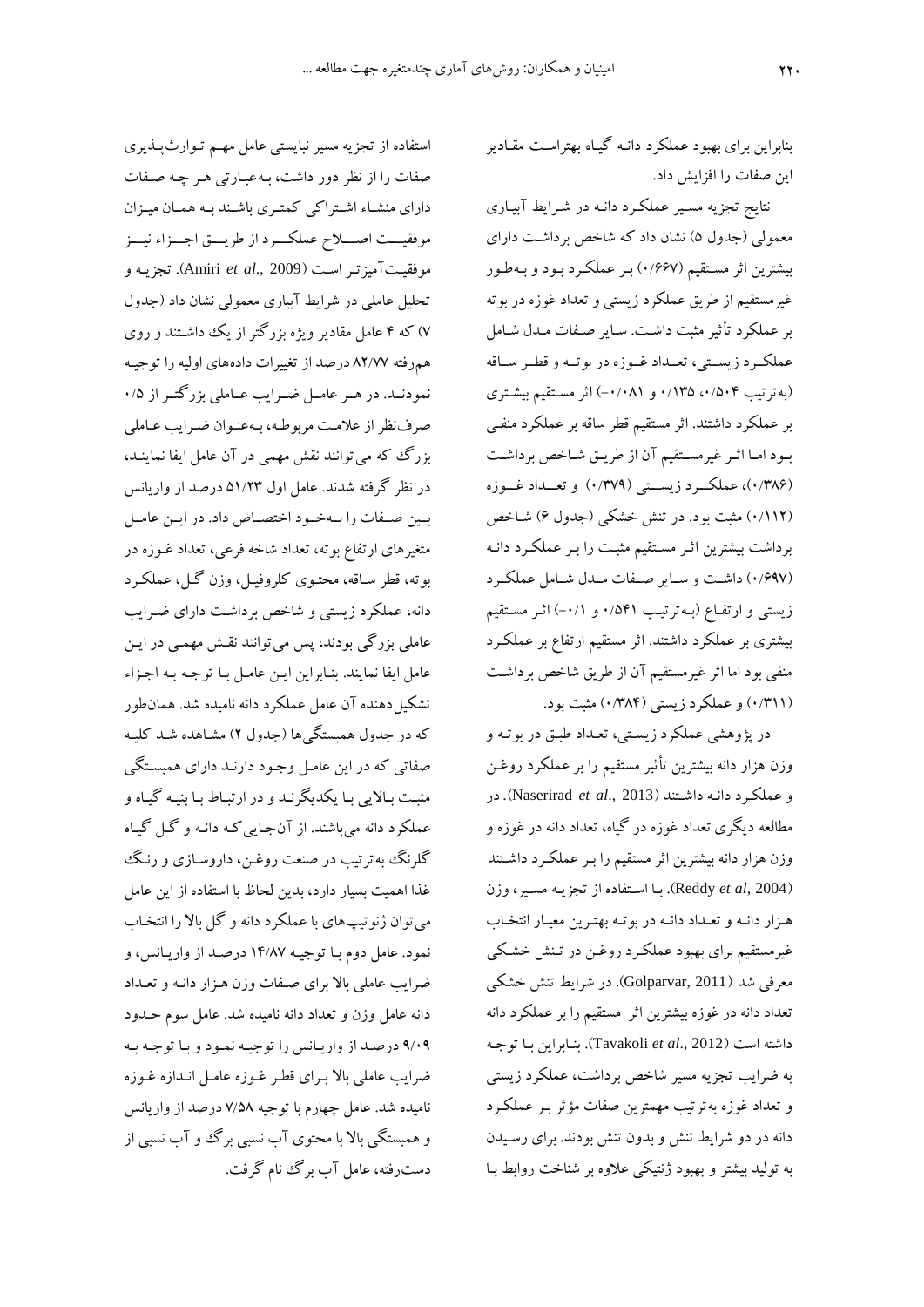| Table 5. Path analysis for grain yield of safflower genotypes under non-stress condition |          |                                     |                                         |       |                             |                                          |  |  |  |  |
|------------------------------------------------------------------------------------------|----------|-------------------------------------|-----------------------------------------|-------|-----------------------------|------------------------------------------|--|--|--|--|
| همبستگی با عملکرد دانه<br>Correlation with grain yield                                   |          |                                     | اثر غيرمستقيم<br><b>Indirect effect</b> |       | اثر مستقيم<br>Direct effect | صفات<br><b>Traits</b>                    |  |  |  |  |
|                                                                                          | 3<br>4   |                                     | $\mathbf{2}$                            |       |                             |                                          |  |  |  |  |
| $0.864***$                                                                               | $-0.037$ | 0.078                               | 0.156                                   |       | 0.667                       | شاخص بر داشت<br>Harvest index            |  |  |  |  |
| $0.739***$                                                                               | $-0.061$ | 0.089                               |                                         | 0.207 | 0.504                       | عملكرد زيستى<br>Biological yield         |  |  |  |  |
| $0.788***$                                                                               | $-0.067$ | $\blacksquare$                      | 0.294                                   | 0.334 | 0.386                       | تعداد غوزه در بو ته<br>Boll N. per plant |  |  |  |  |
| $0.715***$                                                                               |          | 0.112                               | 0.379                                   | 0.305 | $-0.081$                    | قط ساقه<br>Stem diameter                 |  |  |  |  |
| ** Significant at 1% level of probability.                                               |          | ** معنى دار در سطح احتمال يك  درصد. |                                         |       |                             |                                          |  |  |  |  |

جدول **0- تجزیه ضرایب مسیر برای عملکرد دانه در مترمربع ژنوتیپهای گلرنگ در شرایط بدون تنش Table 5. Path analysis for grain yield of safflower genotypes under non-stress condition**

**جدول ٦- تجزیه ضرایب مسیر برای عملکرد دانه در مترمربع ژنوتیپهای گلرنگ در شرایط تنش Table 6. Path analysis for grain yield of safflower genotypes under stress condition**

| $\sim$ general proportions.                            |          |                                         |       |                                    |                       |  |  |  |  |
|--------------------------------------------------------|----------|-----------------------------------------|-------|------------------------------------|-----------------------|--|--|--|--|
| همبستگی با عملکرد دانه<br>Correlation with grain yield |          | اثر غيرمستقيم<br><b>Indirect effect</b> |       | اثر مستقيم<br><b>Direct effect</b> | صفات<br><b>Traits</b> |  |  |  |  |
|                                                        |          | 3                                       |       |                                    |                       |  |  |  |  |
| $0.899***$                                             | $-0.045$ | 0.246                                   |       | 0.697                              | شاخص برداشت           |  |  |  |  |
|                                                        |          |                                         |       |                                    | Harvest index         |  |  |  |  |
| $0.787***$                                             | $-0.071$ |                                         | 0.317 | 0.541                              | عملكرد زيستى          |  |  |  |  |
|                                                        |          |                                         |       |                                    | Biological yield      |  |  |  |  |
| $0.595***$                                             |          | 0.384                                   | 0.311 | $-0.1$                             | ارتفاع گیاه           |  |  |  |  |
|                                                        |          |                                         |       |                                    | Plant height          |  |  |  |  |

\*\* معنیدار در سطح احتمال یک درصد. .probability of level 1% at Significant\*\*

دانـه در بوتـه دارای بـار عـاملی مثبـت و وزن هـزار دانـه دارای بار عاملی منفی بودند. این عامل به عنوان عامل وزن و تعداد دانه نامیده شد. انتخاب بر اساس ایـن عامـل منجر به انتخاب ژنوتیپهای با عملکرد دانـه پایین میشود. عامل چهارم 9/49 درصقد از تغییقرات داده هقای اولیه را توجیه نمود و بـا صـفات قطـر غـوزه، میـزان آب نسبی برگ وو میزان آب از دست رفتـه همبسـتگی بـالایی داشت و عامل اندازه غوزه و آب برگ نام گرفت.

در مطالعقات )2008( .*al et* Amini بققر روی گیققاه گلرنگ و در شرایط آبیاری معمـولی، نتــایج تجزیــه بـــه عامل ها برای صفات سه عامل اصلی را مشخص کرد کـه در مجمقوی 94 درصد از تغییرات کل را توجیقه نمودنقد. این عامل ها با توجه به اجزای تشکیل دهنده آنها بهترتیب عامل عملکرد و اجزاء آن، عامل فنولوژیک و عامل شاخهبندی نامگذاری شدند.

تجزیـه و تحلیـل عـاملی در تـنش خشـکی نشـان داد (جـدول ۷) کـه ۴ عامـل مقـادیر ویـژه بزرگتـر از یـک داشتند. این عاملها 94/22 درصد از تغییقرات موجقود را توجیه نمودند. عامل اول ۴۹/۱۹ درصد از واریانس بین صفات را بهخود اختصاص داد و متغیرهای ارتفـاع بوتـه، تعداد شاخه فرعی، تعداد غوزه در بوته، قطر ساقه، مققدار کلروفیل، وزن گل در بوته، عملکقرد زیسقتی و عملکقرد دانه نقش مهمی در این عامل ایفا نمودند. این عامل تحت عنوان عامل بنیه گیاه نامیده شد. عامل دوم حدود 12/20 درصد از واریـانس را توجیـه نمـود. شـاخص برداشـت و عملکرد دانه نقش مهمی در این عامل ایفا نمودند و عامل عملکرد دانه نامیـده شـد. بـا اسـتفاده از عامـل اول و دوم به عنوان شاخص انتخاب می توان ژنوتیپ های با بنیه قـوی و عملکرد دانه بالا را انتخاب نمود. عامل سوم ۱۰/۴۶ درصد از تغییرات دادههای اولیقه را توجیقه نمقود. تعقداد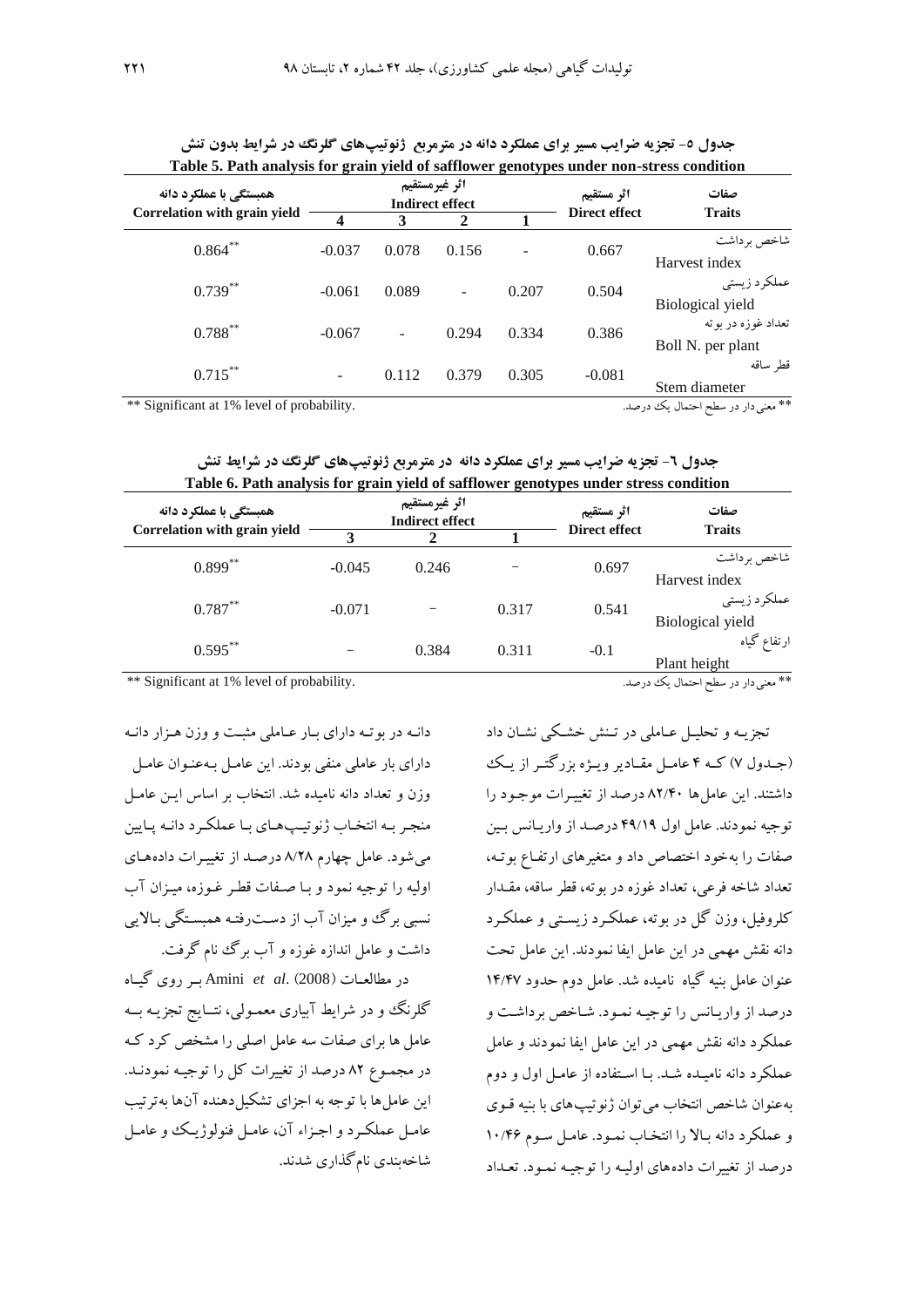|                      | بار عامل چهارم<br>PC4  |          | بار عامل سوم<br>بار عامل دوم<br>PC <sub>3</sub><br>PC2 |                      |                        |                      | بار عامل اول<br>PC1    | countouse generypes ander non seress and seress conditions<br>صفات |
|----------------------|------------------------|----------|--------------------------------------------------------|----------------------|------------------------|----------------------|------------------------|--------------------------------------------------------------------|
| تنش<br><b>Stress</b> | بدون تنش<br>Non-stress | تنش      | بدون تنش<br>Stress Non-stress                          | تنش<br><b>Stress</b> | بدون تنش<br>Non-stress | تنش<br><b>Stress</b> | بدون تنش<br>Non-stress | <b>Traits</b>                                                      |
| $-0.133$             | $-0.031$               | 0.286    | 0.019                                                  | 0.116                | 0.381                  | 0.864                | 0.897                  | ارتفاع<br>Height                                                   |
| 0.017                | $-0.088$               | $-0.125$ | 0.113                                                  | 0.288                | 0.123                  | 0.871                | 0.929                  | تعداد شاخه<br>Shoot number                                         |
| 0.071                | 0.040                  | $-0.046$ | 0.302                                                  | 0.234                | 0.023                  | 0.927                | 0.863                  | تعداد غوزه<br>Boll number                                          |
| 0.181                | $-0.265$               | 0.011    | 0.343                                                  | 0.042                | 0.078                  | 0.921                | 0.779                  | قطر ساقه<br>Stem diameter                                          |
| 0.653                | 0.050                  | $-0.004$ | 0.940                                                  | 0.140                | 0.015                  | 0.073                | 0.199                  | قطر غوزه<br><b>Boll</b> diameter                                   |
| 0.277                | $-0.073$               | 0.897    | 0.370                                                  | 0.076                | 0.770                  | 0.094                | 0.307                  | تعداد دانه<br>Seed number                                          |
| 0.303                | 0.110                  | $-0.712$ | 0.124                                                  | 0.566                | $-0.944$               | $-0.076$             | 0.044                  | وزن هزار دانه<br>1000 grain weight                                 |
| 0.660                | 0.871                  | 0.213    | 0.141                                                  | $-0.012$             | $-0.016$               | $-0.096$             | 0.230                  | میزان آب نسبی برگ<br>Relative water content                        |
| 0.684                | 0.802                  | $-0.322$ | $-0.125$                                               | $-0.097$             | $-0.147$               | 0.450                | $-0.249$               | میزان آب نسبی از دست رفته<br>Relative water lost                   |
| $-0.195$             | $-0.043$               | 0.436    | 0.395                                                  | 0.507                | 0.203                  | 0.580                | 0.604                  | محتوى كلروفيل<br>Chlorophyll                                       |
| 0.002                | $-0.004$               | 0.215    | 0.128                                                  | 0.230                | 0.464                  | 0.904                | 0.823                  | وزن گل<br>Flower weight                                            |
| 0.155                | 0.105                  | $-0.032$ | 0.157                                                  | 0.736                | $-0.069$               | 0.627                | 0.937                  | عملكرد دانه<br>Yield                                               |
| 0.230                | $-0.116$               | 0.016    | 0.380                                                  | 0.252                | 0.234                  | 0.868                | 0.672                  | عملكرد بيولوژيك<br>Biological yield                                |
| 0.036                | 0.191                  | $-0.023$ | $-0.70$                                                | 0.885                | $-0.292$               | 0.339                | 0.817                  | شاخص بر داشت<br>Harvest index                                      |
| 1.16                 | 1.06                   | 1.47     | 1.27                                                   | 2.03                 | 2.08                   | 6.89                 | 7.17                   | مقدار ويژه<br>Eigen value                                          |
| 8.28                 | 7.58                   | 10.46    | 9.09                                                   | 14.47                | 14.87                  | 49.19                | 51.23                  | واريانس توجيهشده<br>Variance %                                     |
| 82.40                | 82.77                  | 74.12    | 75.19                                                  | 63.66                | 66.10                  | 49.19                | 51.23                  | واريانس توجيهشده تجمعي<br>Cumulative variance %                    |

جدول **7- تجزیه به عاملها برای صفات مورد بررسی در ژنوتیپهای گلرنگ در شرایط بدون تنش و تنش Table 7. Factor analysis for studied traits in safflower genotypes under non-stress and stress conditions**

جـنس *Carthamus تحـت شـر*ایط عــدم تــنش و کــم توجیه کردند، کـه در شرایط عدم تنش به ترتیب عامـل تنش و تـنش بـه ترتیـب ۸۲ و ۸۵ درصد از واریـانس را مخزن، مورفولوژی گیاه، روغن، سرمایه اقتصـادی و در

)2013( Majidi and Shiravand در مطالعه 6 گونه آبیاری بیان کردند کـه چهار عامل اول در شرایط عـدم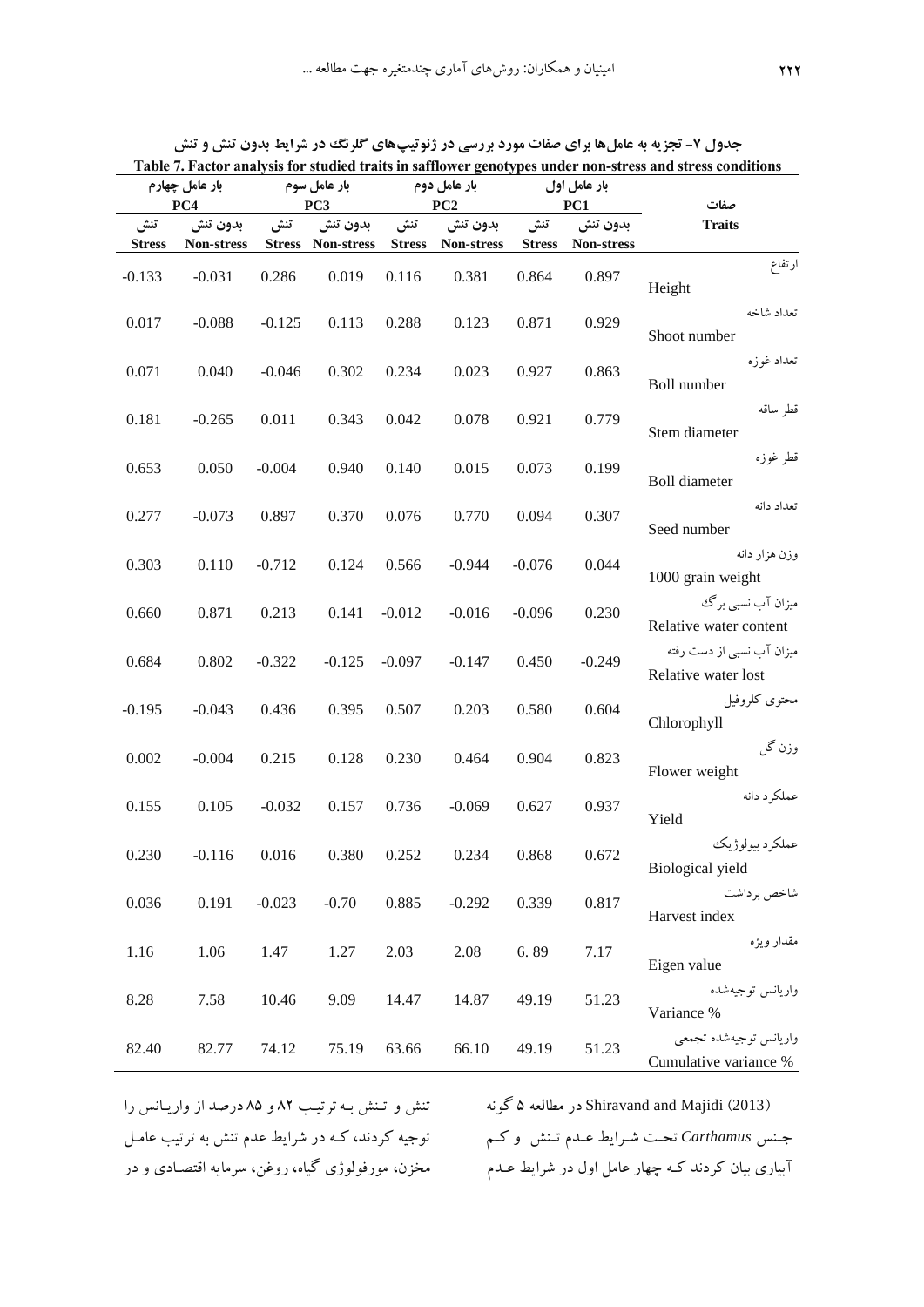ارتباطشان با صفات مختلف و مؤلفههـا در چهـار ناحیـه قرار گرفتنـد. بنـابراین بـر اسـاس مؤلفـه اول کـه عامـل عملکرد دانه نیز نامیده شده بود در شـرایط بـدون تـنش ارقام فرامان، محلی اصفهان، سینا و محلقی کوسقه و در شرای تنش ارقام فرامان، محلی اصفهان، صقفه، سقینا و محلی کوسه که همبستگی مثبتی بـا ایـن مؤلفـه داشـتند انتخاب شدند. با توجه به این مؤلفه رقم ایرانی گلدشت و ارقسام خسارجی مکزیکسی 11و مکزیکسی ۸۸ مناسب شرایط تنش نیستند.

شرایط تنش خشکی به ترتیب عامل سـرمایه اقتصـادی، مورفولوژی گیـاه، مخـزن و وزن دانـه نامگـذاری شـدند. نمودار دو بعدی (بای پلات) صفات براسـاس دو مؤلفـه اول که بیشترین تغییرات را توجیـه نمودنـد در شـرایط تنش و بقدون تقنش ترسقیم گردیقد )شقکل -1<sup>a</sup> و b). زاویه و جهت بین بردارهای صفات شدت و جهت همبستگی، و زاویه و جهت بین بردارهای صقفات و دو مؤلفه اول ارتباط صفات با مؤلفهها را نشان می دهد. ژنوتیپ هـا نیــز بــر اســاس دو مؤلفــه اول متناســب بــا



شکل ۱- نمایش بایپلات صفات در ژنوتیپهای گلرنگ بر اساس دو مؤلفه اول در شرایط بدون تنش (a) و تنش (b) **Figure 1. Biplot of studied traits in safflower genotypes based on two first components under non stress (a) and stress (b) conditions**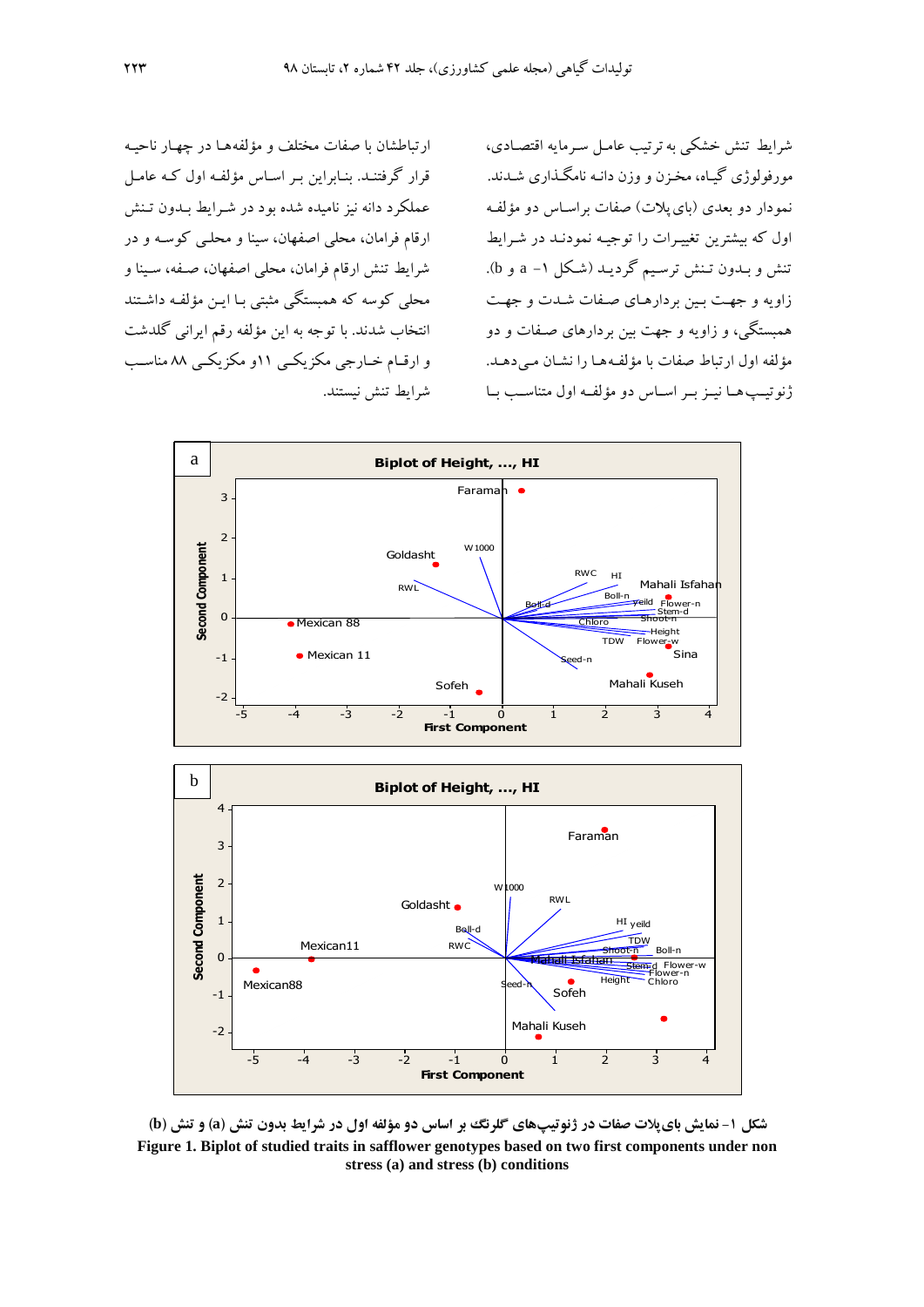داشتند اما اثر غیرمستقیم آنها بر عملکرد دانـه از طریـق شاخص برداشت و عملکرد زیستی قابل ملاحظه بـود. از آنجایی که در شرایط آبیاری معمولی و تنش خشکی عملکرد زیستی همبستگی مثبت و معنبی داری با صفات ارتفاع، تعداد شاخه فرعبی، تعـداد غـوزه در بوتـه و قطـر ساقه داشت و با توجه به این که عملکرد دانـه صـفت پیچیدهای است که توارث پلذیری پایینی دارد، بنابراین تالش در جهت اصالح هر کدام از ایقن صقفات، هقم در شرایط آبیاری معمـولی و هـم در شـرایط تـنش خشـکی می تواند منجر به انتخاب ارقام با عملکرد دانه بالا گردد. هیجنین براساس نمودار بای پلات و انتخاب براساس عامل عملکرد باز ارقام فرامان، محلقی اصقفهان، سقینا و محلقی کوسه هم در شرایط آبیاری معمولی و هم در شرایط تنش خشکی عملکرد بازیی را دارا بودند.

**نتیجهگیری** با توجه بـه ضـرایب همبسـتگی، ارتفـاع بوتـه، تعـداد شاخه فرعی، تعداد غوزه در بوتقه، قطقر سقاقه، کلروفیقل، وزن گل در بو ته، عملکرد زیستی و شاخص برداشت در شرایط آبیاری معمولی و تنش خشکی همبستگی مثبت معنی داری با عملکرد دانه داشتند. از بین ایـن صـفات بـر اساس نتایج رگرسیون گام به گام و تجزیه مسیر شـاخص برداشت، عملکرد زیستی، تعداد غوزه در بوته و قطر ساقه در شرایط آبیاری معمولی و شاخص برداشت، عملکرد زیستی و ارتفـاع در شـرایط تـنش بیشـترین سـهم و اثـر مستقیم را در عملکرد دانـه داشـتند. اگرچـه در شـرایط آبیاری معمـولی تعـداد غـوزه در بوتـه و قطـر سـاقه و در شرایط تنش خشکی ارتفاع بوته اثـر مسـتقیم کمتـری بـر عملکرد دانه نسبت به شاخص برداشت و عملکرد زیستی

#### **References**

- Acharya, S., Dhaduk, L. K. and Maliwal, G. L. (1994). Path analysis in safflower under conserved moisture conditions. *Gujarat Agricultural University Research Journal*, 20(1), 154-157.
- Amini, F., Saeidi, Gh. and Arzani, A. (2008). The relationships between yield and its components in safflower genotypes (*Carthamus tinctorius* L.). *Journal of Science and Technology of Agriculture and Natural Resources*, 45(12), 525-535. [In Farsi]
- Amiri, S., Noormohamadi, S. A. Jafari, A. and Chugan, R. (2009). Correlation, regression and path analysis for grain yield and yield components on early maturing hybrids of grain corn. *Plant Productions,* 16(2), 99-112. [In Farsi]
- Asadi, A. and Mozaffari, A. K. (2006). Relationship among yield components and selection criteria for yield improvement in safflower (*Carthamus tinctorius* L.). *Journal of Applied Sciences*, 6(13), 2853- 2855.
- Aydin, N., Sermet, C., Zeki Mut, H., Bayramoglu, O. and Ozcan, H. (2010). Path analysis of yield and some agronomic and quality traits of bread wheat (*Triticum aestivum* L.) under different environments. *African Journal of Biotechnology*, 9(32), 5131-5134.
- Bagheri, A., Yazdisamadi, B., Taeb, M. and Ahmadi, M. R. (2002). Study of correlations and relationships between plant yield and other quantitative and qualitative traits in safflower. *Iranian Journal of Agricultural Sciences*, 32(2), 307-295. [In Farsi]
- Baybordi, A. (2008). *Safflower plant nutrition*. Tabriz: Parivar Press. [In Farsi]
- Blum, A. (2010). *Plant breeding for water-limited environments*. New York, NY: Springer Publishing.
- Dabiri, M., Bahramnejad, M. and Baghbanzadeh, M. (2009). Ammonium salt catalyzed multicomponent transformation: Simple route to functionalized spirochromenes and spiroacridines. *Tetrahedron*, 65(45), 9443-9447.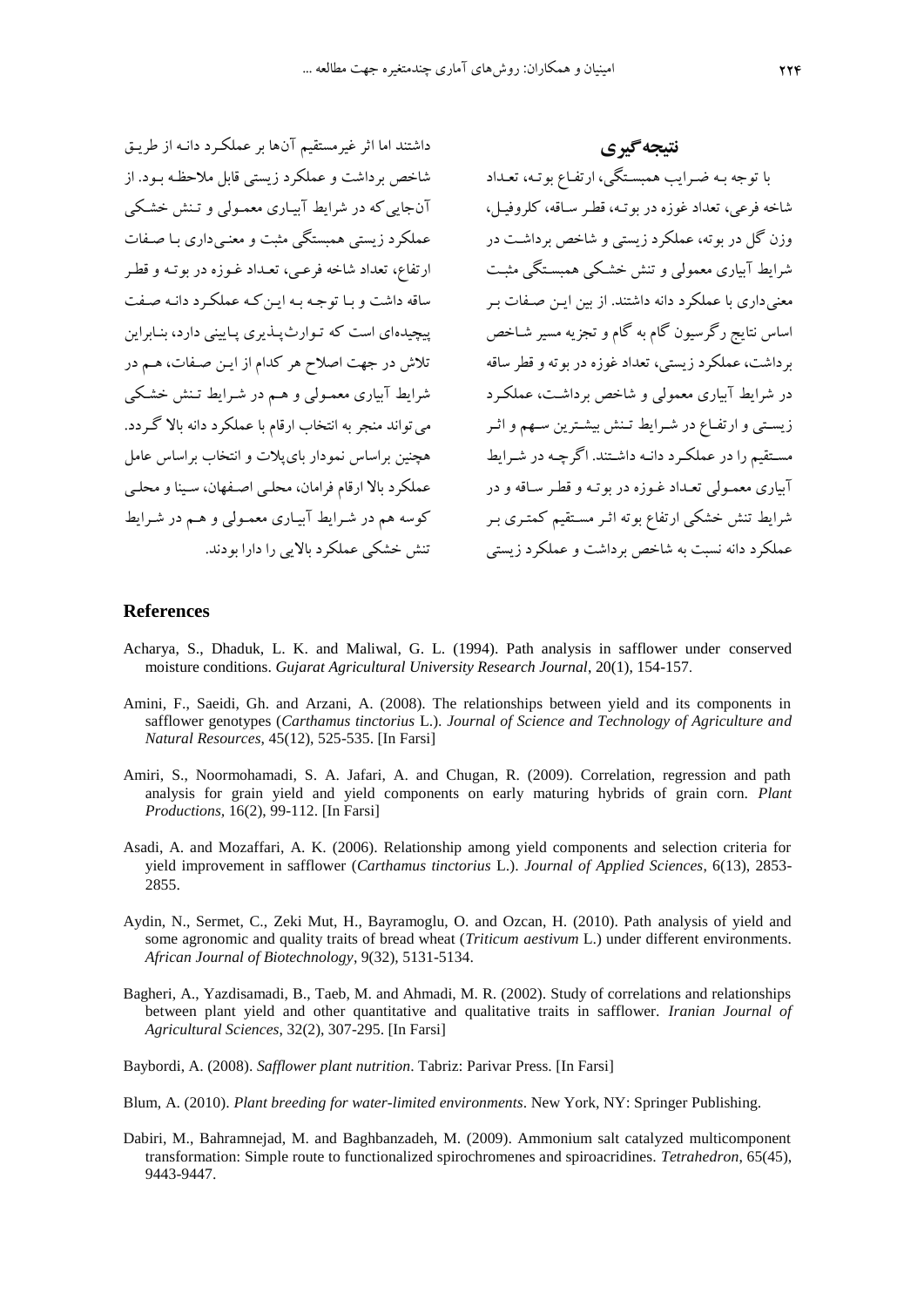- Diaz-Perez, J. C., Shackel, K. A and Sutter, E. G. (2006). Relative water content. *Annals of Botany*, 97(1), 85-96.
- Falconer, D. S. (1960). *Introduction to quantitative genetics*. New York: The Ronald Press Company.
- Fathian, Sh. and Ehsanzade, P. (2013). Association between some physiological characteristics and yield in spring safflower under two irrigation regimes. *Iranian Journal of Filed Crop Science*, 43(4), 649-659. [In Farsi]
- Gavuzzi, P., Rizza, F., Palumbo, M., Campanile, R.C., Ricciardi, G.L. and Borghi, B. (1997). Evaluation of field and laboratory predictors of drought and heat tolerance in winter cereals. *Canadian Journal of Plant Science*, 77(4), 523-531.
- Golkar, P., Arzani, A. and Rezaei, A.M. (2011). Genetic variation in safflower (*Carthamus tinctorius* L.) for seed quality-related traits and Inter-Simple Sequence Repeat (ISSR) Markers. *International Journal of Molecular Sciences*, 12(4), 2664-2677.
- Golparvar, A. R. (2011). Assessment of relationship between seed and oil yield with agronomic traits in spring safflower cultivars under drought stress condition. *Journal of Research in Agricultural Science*, 7(2), 109-113.
- Hatamzadeh, D. (2008). Study on Traits Related to Seed Yield in Safflower by Factor Analysis. *Seed and Plant Improvement Journal*, 24(3), 563-575. [In Farsi]
- Johnson, R. A. and Wichern, D. W. (2007). *Applied multivariate statistical analysis* (6th Ed.). New Jersey, U.S.A.: Prentice-Hall, Inc.
- Mahajan, S. and Tuteja, N. (2005). Cold, salinity and drought stresses: An overview. *Archives of Biochemistry and Biophysics,* 444(2), 139-158.
- Majidi, M. M. and Mirlohi, A. F. (2009). Genetic variation, heritability and correlations of agromorpholical traits in tall fescue (*Festuca arundinacea*). *Euphytica*, 167(3), 323-331.
- Maleki Nejad, R. and Majidi, M. M. (2015). Association of seed yield, oil and related traits in safflower genotypes under normal and drought stress. *Iranian Journal of Field Crops Research*, 13(1), 109-119. [In Farsi]
- Mokhtassi Bidgoli, A., Akbari, G. A., Mirhadi, M. J., Zand, E. and Soufizadeh, S. (2006). Path analysis of the relationships between seed yield and some morphological and phonological trait in safflower (*Carthamus tinctorius* L.). *Euphytica*, 148(3), 261-268.
- Moosavi, S.S., Abdollahi, M.R., Ghanbari, F. and Kanouni, H. (2016). Detection and selection of effective traits on grain yield in chickpea (*Cicer arientinum* L.) under normal moisture condition. *Plant Productions*, 39(1), 119-131. [In Farsi]
- Naserirad, H., Soleymanifard, A., Naseri, R. and Nasiri, S. (2013). Study of correlation between important agronomic traits and path analysis for grain and oil yield in Safflower. *International Journal of Agronomy and Plant Production*, 4(4), 670-673.
- Paknejad, M. (2015). *The effect of TiO<sup>2</sup> Nano particles spraying on yield and physiological parameters of safflower under drought stress*. M.Sc. thesis, Imam Khomeini International University (IKIU), Qazvin. [In Farsi]
- Pourdad, S. S. (2008). Study on drought resistance indices in spring safflower. *Acta Agronomica Hungarica*, 56(2), 202-212.
- Rafiei, F. and Saeidi, G.A. (2005). Genotypic and phenotypic relationships among agronomic traits and yield components in safflower (*Carthamus tinctorius* L.). *Scientific Journal of Agriculture*, 28(1), 137- 149. [In Farsi]